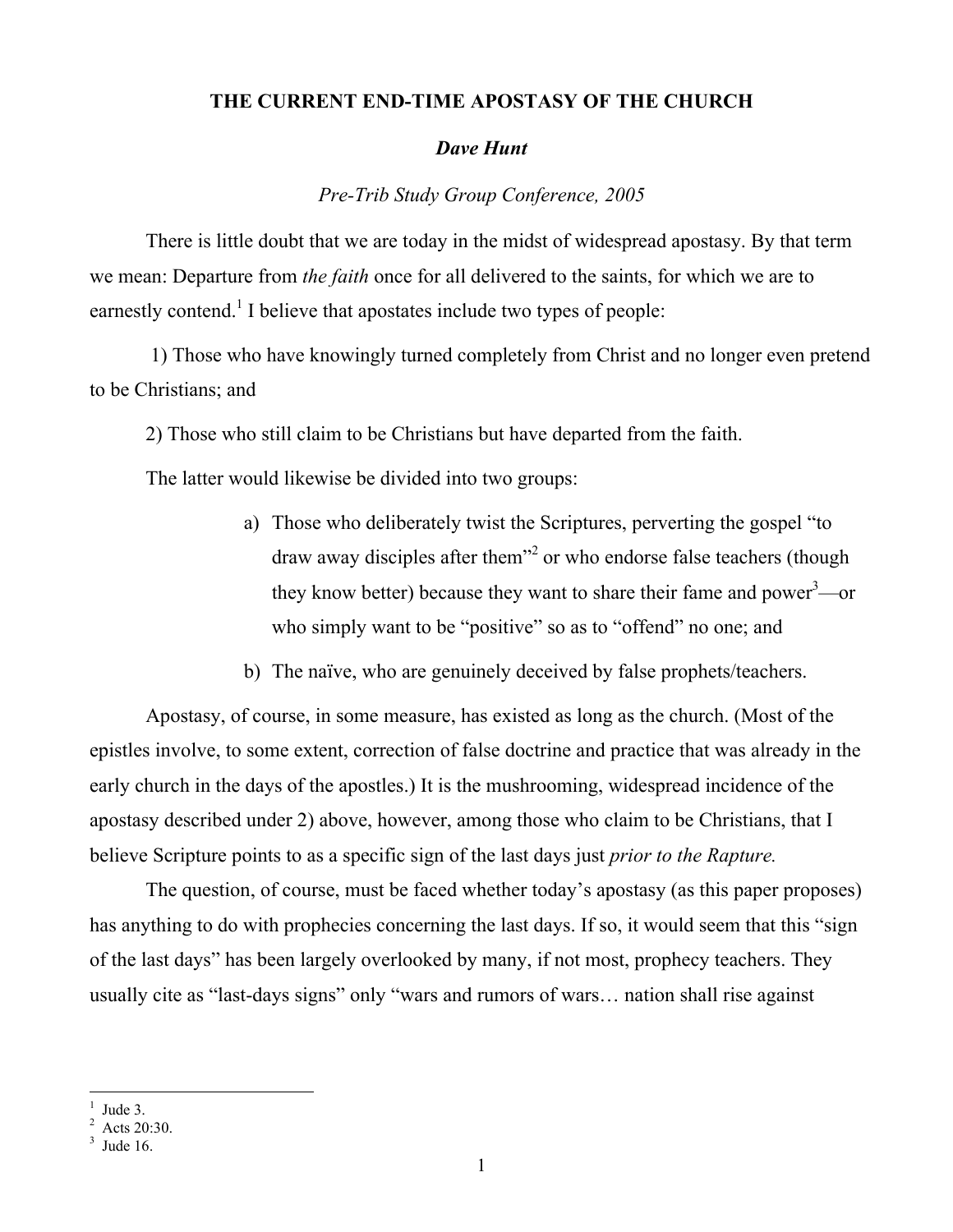nation...kingdom against kingdom...famines, and pestilences, and earthquakes,"<sup>4</sup> unusual weather, the move to a cashless society, the revival of the Roman Empire, etc.

I have been criticized for years by those who complain, "Deal with prophecy, if you wish, but stick to your subject—don't mix in apostasy!" In fact, one cannot adequately deal with the former while ignoring the latter. When asked by His disciples, "What shall be the sign of thy coming, and of the end of the world,"<sup>5</sup> the first words from Christ identified apostasy as the *foremost sign* of the last days. In His response, He emphasized religious deception three times—and He specified what it would involve:

> Take heed that no man deceive you. For many shall come in my name, saying, I am Christ; and shall deceive many....<sup>6</sup> And many false prophets shall rise, and shall deceive many....<sup>7</sup> For there shall arise false Christs, and false prophets, and shall shew great signs and wonders; insomuch that if it were possible, they shall deceive the very elect.<sup>8</sup>

Christ's warning made several things clear:

1) The major sign of the nearness of His coming would be *religious deception* by professing Christian leaders;

2) A central feature of the deception would be false prophets showing "great signs and wonders," which, though convincing, would also be false;

3) The repetition of the word, "many," indicated that this religious deception would be widespread, apparently worldwide; and

4) The words *Christs, prophets, signs and wonders,* and *elect* indicated that the deception would be among professing Christians, i.e., inside the church.

This warning was echoed by Jude. The first reason he gave why we must "earnestly contend for the faith which was once delivered to the saints" was the fact that "there are certain

 $\frac{1}{4}$ Matt 24:6-10; Mk 13:7-13; Lk 21:9-19.

Matt 24:3.

<sup>6</sup> Matt 24:4-5.

 $^7$  Matt 24:11.

<sup>8</sup> Matt 24:24.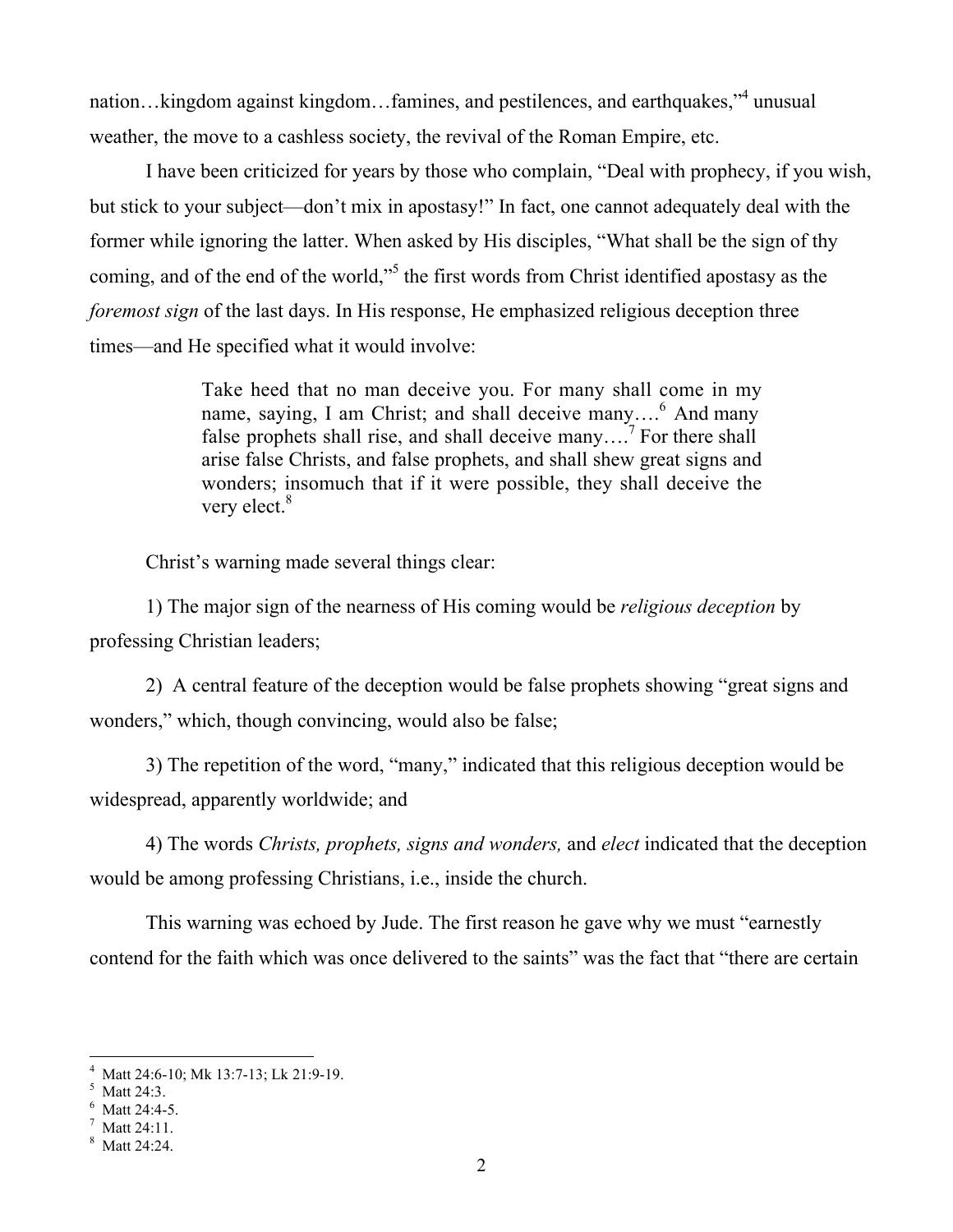men crept in [inside the church] unawares…ungodly men turning the grace of our God into lasciviousness, and denying the only Lord God, and our Lord Jesus Christ."<sup>9</sup>

"*False Christs"*?! There have been many in our day (from Jim Jones to David Koresh), who gathered followers by claiming to be Christ. There are numerous gurus in India who claim to be the latest reincarnation of Jesus Christ. The false "Christs" presented by novels, videos, and movies have multiplied since *Jesus Christ Superstar* beyond reciting. None is even close to the true Jesus Christ of Scripture. The "Jesus" of *The DaVinci Code* is a complete fraud dreamed up by atheists. The "Jesus" of the ABC-TV presentation of *Judas* confessed to Judas that he "blew it" in chasing the moneychangers out of the Temple: "I lost my temper."

That Mel Gibson's *The Passion of the Christ* received almost universal praise as "biblically accurate" from solid evangelical leaders is another indication of apostasy that has crept into the best pulpits unawares. In fact, it was *almost all unbiblical*. Christ stomping on a huge serpent slithering into Gethsemane, and Satan tempting him there; Pilate's wife giving linens to the two Marys to wipe up Christ's blood; Jesus knocked off a bridge on the way to the cross, where he dangles from a chain and confronts Judas hiding beneath it; Saint Veronica giving her veil to Christ to wipe his face, and the image of his face remaining on it as the first icon; a raven plucking out the eye of one thief on an adjoining cross; the endless beatings by Roman soldiers, giving the impression that Christ suffered more physically than any other person, and that his physical sufferings (which could only condemn us) paid for our sins; not a hint that "the LORD laid on him the iniquity of us all... it pleased the LORD to bruise him; he hath put him to grief: when thou shalt make his soul an offering for sin"<sup>10</sup>—all of this and more was unbiblical, much of it from the visions of a mystic nun or devices from the imagination of the director to arouse emotions. Nor did anyone seem disturbed that a sinful man was pretending to be the One who declared, "He that hath seen me hath seen the Father,"<sup>11</sup> and whom Paul described as "God manifest in the flesh."12

The most prominent false Christ today is Sun Myung Moon, who openly declares that he is the Messiah come to earth to complete the mission Jesus failed to accomplish: establish the "perfect family." Yet some prominent evangelicals have spoken at conferences convened by

 $\frac{9 \text{ Jude } 3-4.1}$ 

<sup>&</sup>lt;sup>10</sup> Isaiah 53:6-10.

 $11$  Jn 14:9.

 $12$  1 Tim 3:16.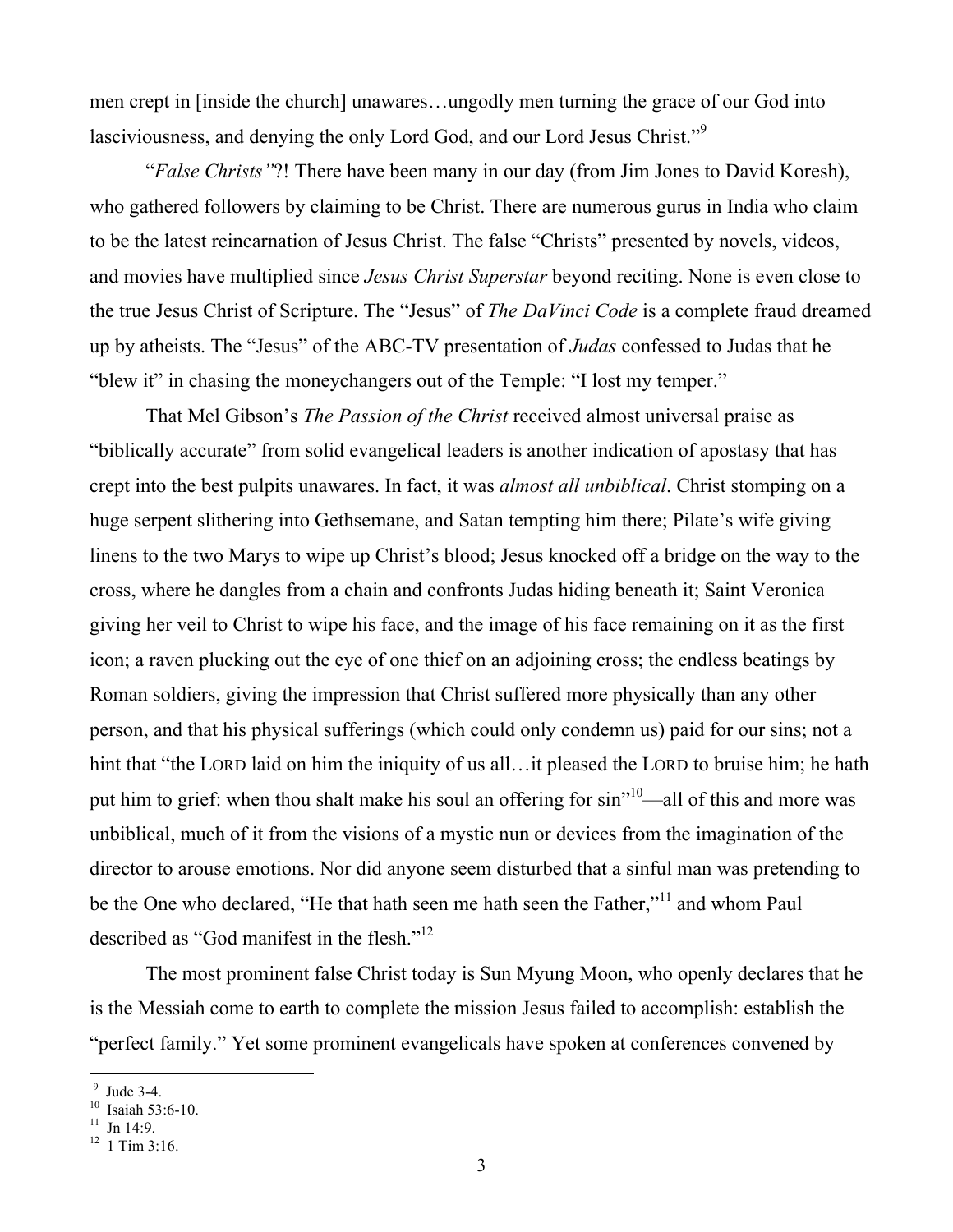Moon, sharing the platform that featured the man who says he is perfecting the work "left unaccomplished by Jesus."<sup>13</sup>

But what is *the faith*, a departure from which marks one as an apostate? Some might say that as long as a person believes that Christ died for his sins, was buried, and rose the third day, he is saved. But that declaration does not express the true gospel. As defined by Paul, the gospel declares the death, burial, and resurrection of Christ *according to the Scriptures*.<sup>14</sup> Surely that involves who the biblical God is, who the biblical Christ is, what the biblical problem between God and man is, the biblical and only means of man's forgiveness by God, and the eternal consequences as taught in the Bible for those who reject the biblical gospel. None of these is a peripheral point of doctrine to be ignored or compromised. To do so would be a departure from the faith into apostasy to proclaim a false gospel.

The *entire* Word of God, of course, is foundational to *the faith*. The Bible is one book and it is all interrelated, every part to every other. Sadly, the church and world are being robbed of the pure Word of God—and by those who claim to be evangelical Christians. Eugene Peterson's *The Message* (NavPress, 1993) is one example. Instead of "that the world through him might be saved,"15 *The Message* says, "He came to help, to put the world right again." That sounds like social and political action, the same old "social gospel," downgrading salvation to earthly improvement, and it is found throughout this entire "version" of Scripture. John 3:31 says, "He that cometh from above is above all…." *The Message* says, "The One who comes from above is head and shoulders over other messengers from God." First Peter 5:10 says that God has "called us unto his eternal glory by Christ Jesus…." *The Message* says God "will have you put together and on your feet." What Peterson has done to God's Word is blasphemous!

Peterson dares to change the words and meaning of Scripture! Hebrews 11:4 declares, "By faith Abel offered unto God a more excellent sacrifice than Cain," but *The Message* says, "It was what he *believed*, not what he *brought*, that made the difference." Obviously, both belief and action are important and interdependent. Moreover, Peterson has robbed his readers of the major theme of Scripture: the Lamb slain for our redemption.

<sup>13</sup> *Washington Post*, 7/30/96; 8/1/96; *Washington Times*, 8/1/96. <sup>14</sup>

 $^{14}$   $\frac{1}{1}$  Cor 15:3-4.

 $15$  Jn 3:17.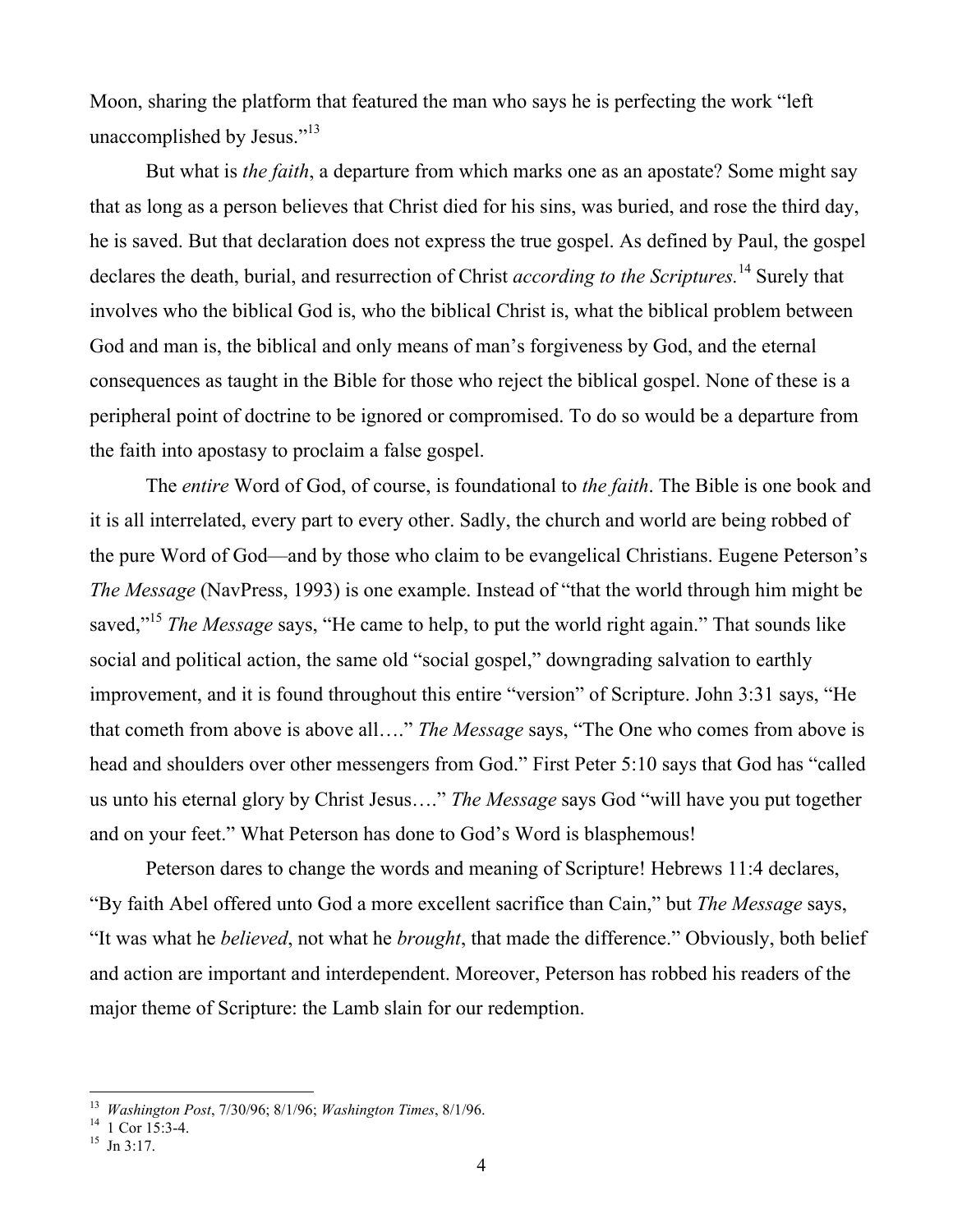Men like Peterson have no conscience about changing what God says, replacing His words with their own. Yet *The Message* is quoted more than 80 times by Rick Warren in *The Purpose-Driven Life*, which has now sold about 26 million copies, unprecedented in history. No greater promotion of this mass of heresy could be given than Warren's endorsement! Sadly, this huge bestseller quotes paraphrases far more than it quotes the Bible, encouraging a growing trend of departure from the *words of God* ("thy *words* were found, and I did eat them; and thy *word* was unto me the joy and rejoicing of my heart"–Jeremiah 15:16) to misrepresentations thereof coming out of men's imaginations. This is exactly what God condemns two chapters earlier.<sup>16</sup>

Yet Peterson's *Message* is also praised by other Christian leaders such as J. I. Packer, Warren Wiersbe, Jack W. Hayford, and Richard Foster. Peterson is "Consulting Editor, New Testament," for the *Renovaré Spiritual Formation Bible* (HarperSanFrancisco, 2005) edited by Richard J. Foster. A host of "scholars" contributed commentaries, among them Bruce Demarest, Professor of Theology at Denver Seminary in Denver, CO; Walter C. Kaiser, Jr., President of Gordon-Conwell Theological Seminary in Hamilton, MA; Tremper Longman III, the Robert H. Gundry Professor of Biblical Studies at Westmont College, Santa Barbara, CA; Earl F. Palmer, on the Board of Trustees of the long-apostate Princeton Theological Seminary and senior pastor of University Presbyterian Church in Seattle, WA, and many others.

The *Renovaré Spiritual Formation Bible* was touted as "THE BIBLE AS IT WAS INTENDED TO BE" in a two-thirds-page ad in the July 2005 issue of *Christianity Today*, next to the masthead declaring that Billy Graham was the founder (of *CT* ) and that James I. Packer is one of the Executive Editors. It is odd that Richard Foster and some 50 "biblical scholars" would go to the trouble to create and publish this "Bible," considering the fact that Eugene Peterson, its New Testament editor, has said, "Why do people spend so much time studying the Bible? [Christians] should be studying it less, not more…. I'm just not at all pleased with all the emphasis on Bible study as if it's some kind of special thing that Christians do, and the more they do the better."<sup>17</sup>

Showing the apostate contempt of these men for God's Word, the *Renovaré* explanatory notes (bringing to evangelicals the old "higher criticism" of 150 years ago and still popular

<sup>&</sup>lt;sup>16</sup> Jer 13:10.

<sup>&</sup>lt;sup>17</sup> "A Conversation with Eugene Peterson," Mars Hill Review, Fall 1995, Issue No. 3, 73-90.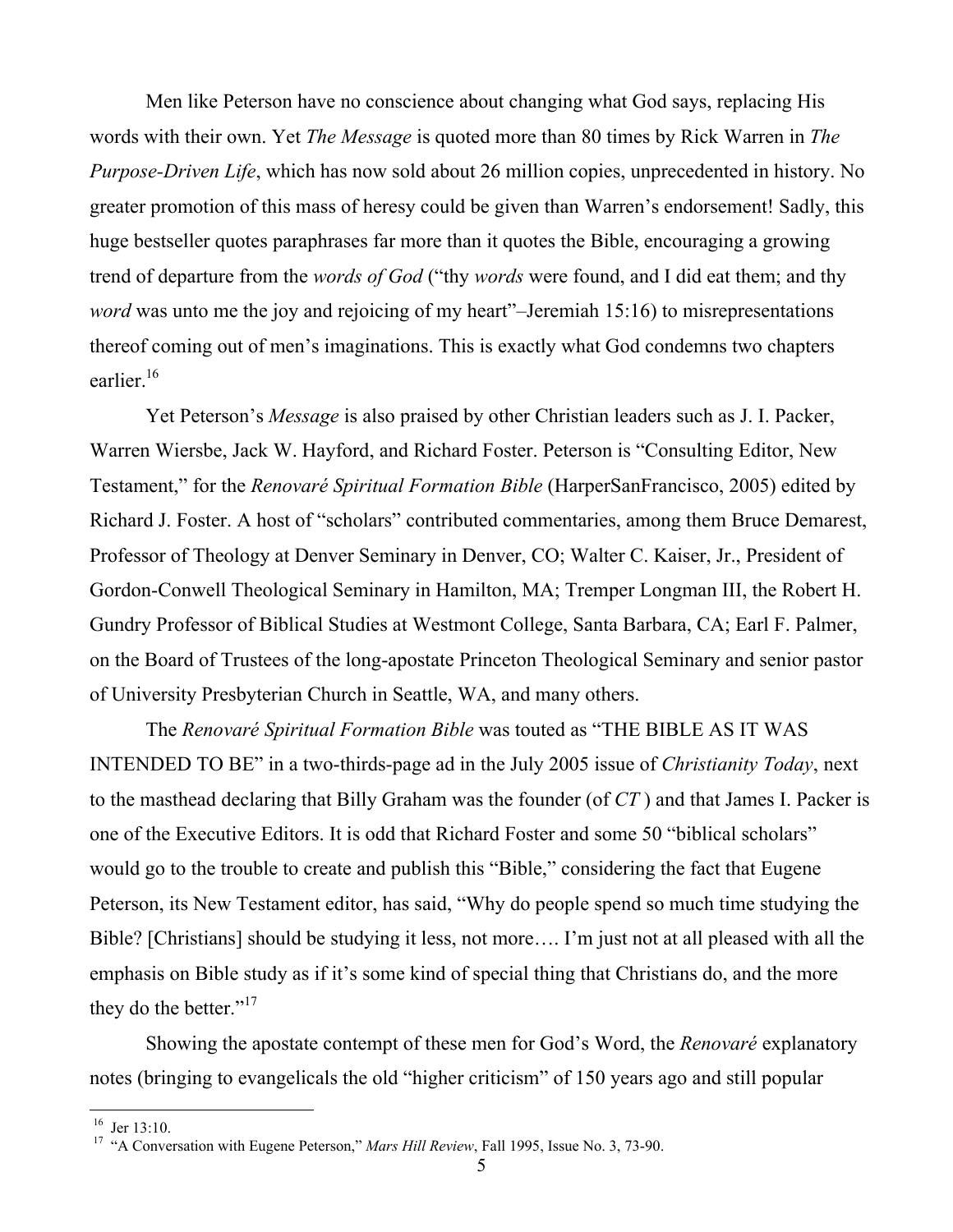among liberals today) deny the Divine authorship of much of Scripture—even that Moses wrote the Pentateuch. Yet the Introduction hypocritically declares, "we read the Bible literally, from cover to cover…[and] in context."18 *Renovaré* cynically declares that Genesis 1-11 is neither historic nor scientific,  $19$  and that the entire book of Genesis is merely a collection of myths:

> Genesis began as an oral tradition of narrative stories passed down from generation to generation…. As these stories were remembered and retold again and again, they…took on theological meaning…. Over time what began as stories told…were written down and collected together (Genesis 12-50), and a prologue (Genesis 1-11) was added…. From this rich oral tradition many different kinds of literary material came to make up this book of beginnings…. Borrowing from other creation accounts…stories with parallels to ancient Near Eastern religious narrative and mythology were reshaped with monotheistic intent…. These strands of varied materials were gathered and edited into the written text....<sup>20</sup>

Of Daniel, the *Renovaré Bible* declares, "We do not know who wrote it or exactly when it was written…it was most likely partially written during Antiochus Epiphanes' persecution of the Jews in Babylon, which began with the desecration of the Temple in 167 BC."<sup>21</sup> So it is the work of an imposter pretending to be Daniel 400 years too late! Apparently overlooked is the fact that perhaps a century before Antiochus, the Greek Septuagint was translated from even earlier Hebrew manuscripts, and it contains the book of Daniel as we have it today.

The *Renovaré* "scholars" continually downplay the powerful Old Testament prophecies of Christ<sup>22</sup> upon which the gospel is based, and which are the foundation of *the faith* committed to and preached by the apostles.<sup>23</sup> The key prophecy in Isaiah 9:6-7 of the coming Messiah, who is "The mighty God, The everlasting Father," is said to speak of "human agents."<sup>24</sup> They reduce Isaiah's prophecies to "tradition,"<sup>25</sup> would have us believe that much of it was not written by Isaiah (there are "Three" authors),  $^{26}$  and even deny that chapter 53 prophesies Christ's sacrifice

 <sup>18</sup> <sup>18</sup> Richard J. Foster, ed., *The Renovare Spiritual Formation Bible* (HarperSanFrancisco, 2005), General Introduction, xxxi. 19<br><sup>19</sup> Ibid. 14.15

<sup>&</sup>lt;sup>19</sup> Ibid., 14-15.

 $^{20}$  Ibid., 13-15.

<sup>&</sup>lt;sup>21</sup> Ibid., From the introduction to Daniel, by James M. Rand, 1245.

<sup>&</sup>lt;sup>22</sup> Foster, *Renovare,* 22, 32, 1375, 1377-78, 1384, etc. <sup>23</sup> Lk 24:25, 27, 44: Acts 0:22: 10:43: 13:15, 41: 17:2

Lk 24:25-27, 44; Acts 9:22; 10:43; 13:15-41; 17:2-3; 18:28; Rom 1:1-5; 1 Cor 15:1-4, etc.

 $^{24}$  Ibid., 997.

 $^{25}$  Ibid., 982-83.

<sup>26</sup> Ibid., 982, 1068.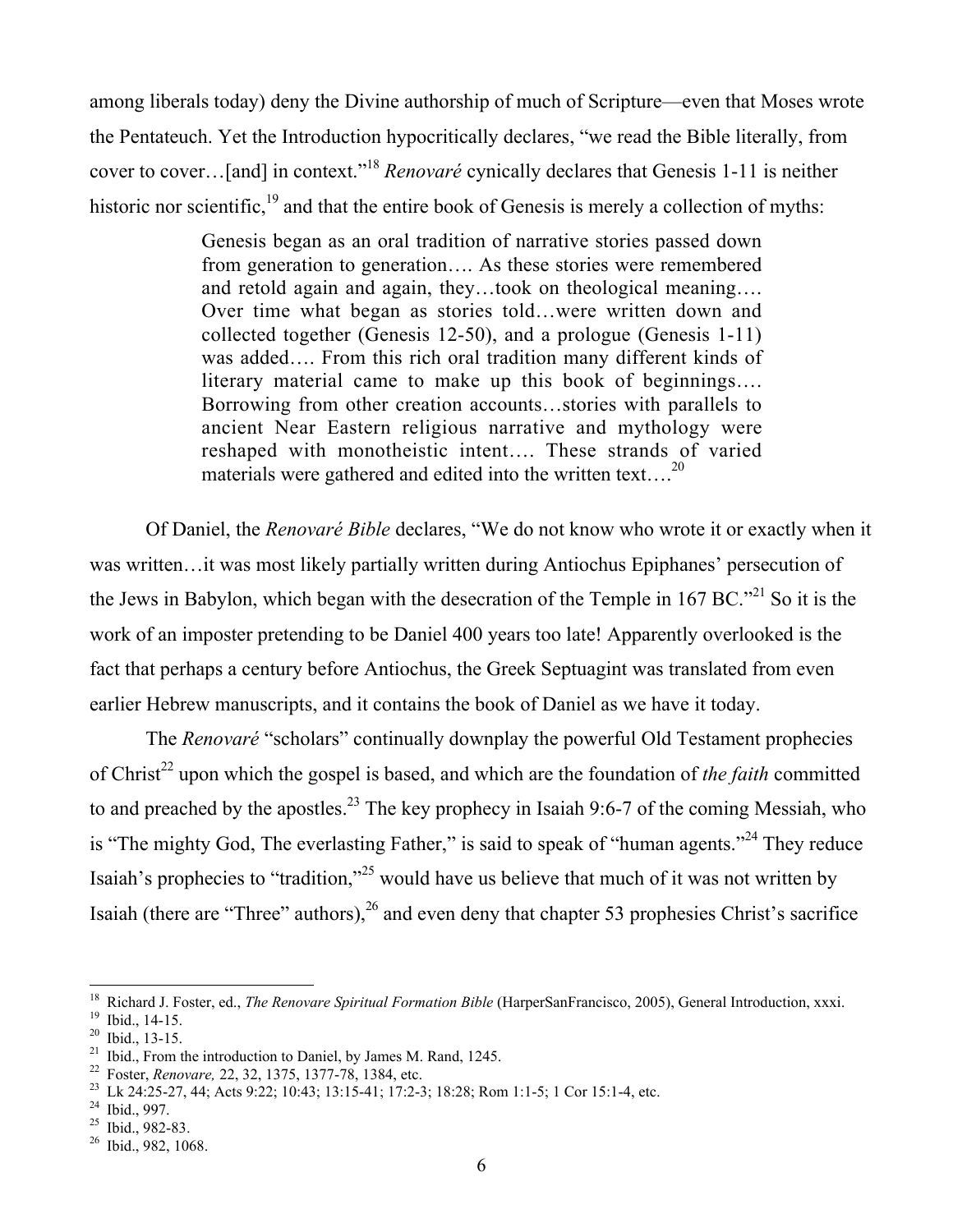for our sins!<sup>27</sup> *Renovaré* describes Isaiah as "poetic imagination…interpretive imagination… Isaiah imagines," etc. The *Renovaré* "scholars" declare: "The prophets of Israel are not to be thought of primarily as...predictors of the future...they were poets...."<sup>28</sup> Through poetry, Jeremiah attempts "to make sense of the events of his day...."<sup>29</sup> This is blasphemy!

The powerful prophetic promise from God in Jeremiah 31:8-14 to bring home the Jews scattered around the world is interpreted as a promise to all homeless people (nothing about Israel) and God's promise that Israel can never be destroyed (31:35-37) is ignored! Israel is treated as having been replaced by the church.

How does this relate to departure from "the faith once delivered to the saints"? The Messiah doesn't step off of a UFO and say, "Voila! Here I am!" He comes in fulfillment of hundreds of prophecies and with a genealogy that proves His authentic identity. Israel takes up most of the Bible, and its history and its prophets' inspired pronouncements are foundational to the Messiah's identity. If the Bible is not 100 percent true in what it says about Israel, then we cannot believe what else it says about Christ and our "redemption through his blood."<sup>30</sup>

Incredibly, the valley of dry bones brought back to life in Ezekiel 37, which is clearly declared to be "the whole house of Israel,"<sup>31</sup> is interpreted as the birth of the church at Pentecost.<sup>32</sup> The marriage of the Lamb to His bride in Revelation 19 is not a real event in heaven but "symbolic of the many different celebrations that bring joy and jubilation" into our lives."<sup>33</sup> The thousand-year reign of Christ in Revelation 20 is not a real event, and the armies of the world coming against Christ and the saints at Jerusalem after Satan's release merely symbolize "the armies of darkness [which] surround us."<sup>34</sup>

If this "trashing" of the Bible, endorsed by many leading evangelicals and tolerated without opposition from others, is not part of the apostasy, then what is? We are losing the Bible in many ways, raising a generation on the spiritual junk food of religious videos, movies, youth entertainment, and comic book paraphrases of the Bible. The Word of God is being rewritten, dumbed down, and dramatized in order to cater to the tastes of the carnal mind.

 <sup>27</sup> Ibid., 984.

 $28$  Ibid., 1079.

 $^{29}$  Ibid., 1080.

<sup>30</sup> Eph 1:7; Col 1:14.

<sup>31</sup> Ezek 37:11.

<sup>32</sup> <sup>32</sup> Foster, *Renovaré*, 2284.<br><sup>33</sup> Ibid. 2287

Ibid., 2287.

<sup>34</sup> Ibid., 2288.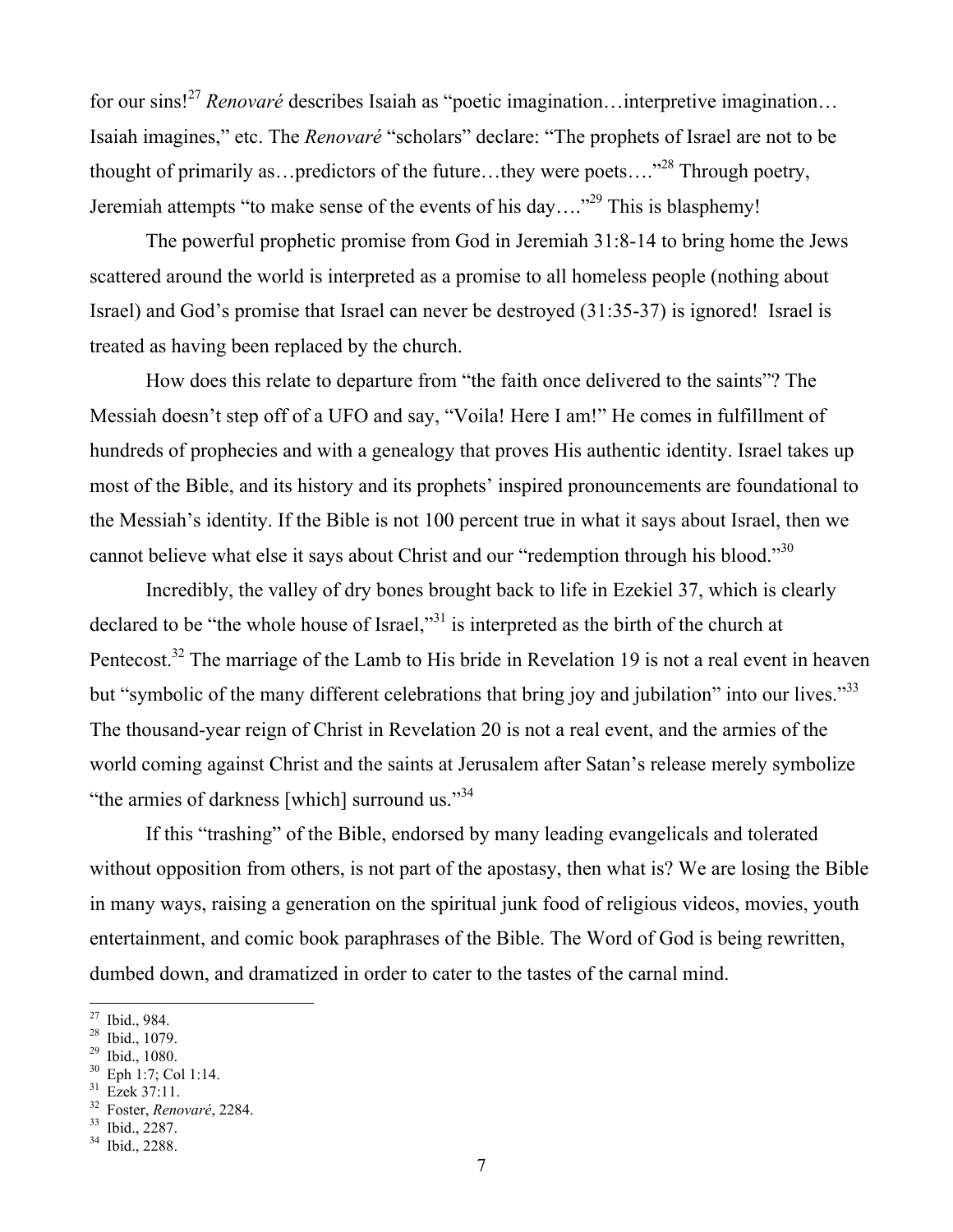The emphasis throughout Scripture is always on the *words*. The Bible is not a *picture* book! We are to live by "every *word* that proceeds from the mouth of God,"<sup>35</sup> a fact so important that Christ quoted it to Satan in His temptation.<sup>36</sup> But the Bible is today being "improved" by script writers, movie directors, and actors who are replacing the actual "incorruptible...word of God" by which we are "born again,"<sup>37</sup> with dramatic representations (the entire New Testament is now on video) that may soon be the only "Bible" youth know.

The Roman Catholic Church has been in full-blown apostasy for 1,300 years while persecuting and killing true Christians. It has never repented of this evil and is now enjoying the support of leading evangelicals in a way that would have shocked biblical Christians only 50 years ago. The Council of Trent (1545-1563) brought together the leading bishops and cardinals of the Roman Catholic Church in order to counter the Reformation. The Canons and Decrees of the Council of Trent contain more than 100 anathemas condemning every point of the true gospel and damning to hell those who believe it. For example: "If anyone says that the sacraments of the New Law [Catholic rituals] are not necessary for salvation but…men obtain from God through faith alone the grace of justification...let him be anathema";<sup>38</sup> "If anyone says that baptism is... not necessary for salvation, let him be anathema";<sup>39</sup> "If anyone says that in the Mass a true and real sacrifice is not offered to God [but] a mere commemoration of the sacrifice consummated on the cross [and] not a propitiatory one…let him be anathema."40

On December 31, 1995, honoring the 450th anniversary of the opening of Trent, Pope John Paul II declared that its anathemas are still in full force: "Its conclusions maintain all their value."<sup>41</sup> Yet Billy Graham—like those signing ECT—has declared that Rome preaches the same gospel he does.  $42$ 

Those who deny purgatory, where Rome says that in spite of Christ's "It is finished!" one must suffer in flames for one's sins, and those who deny the power of indulgences in shortening

<sup>&</sup>lt;sup>35</sup> Deut.8:3

 $36$  Matt 4:4, etc.

<sup>37</sup> 1 Pet. 1:23.

<sup>38</sup> H.J. Schroeder, trans., *The Canons and Decrees of the Council of Trent* (Tan Books and Publishers, Inc., 1978), Seventh Session, Canons on the Sacraments in General, Can 4.

<sup>&</sup>lt;sup>39</sup> Ibid., Seventh Session, "Canons on Baptism," Can. 5.

<sup>&</sup>lt;sup>40</sup> Ibid., Twenty-second Session, "Canons on the Sacrifice of the Mass," Cans. 1, 3.

<sup>&</sup>lt;sup>41</sup> *Christian News*, July 10, 1995, 1.

*The Gastonia Gazette*, November 22, 1967.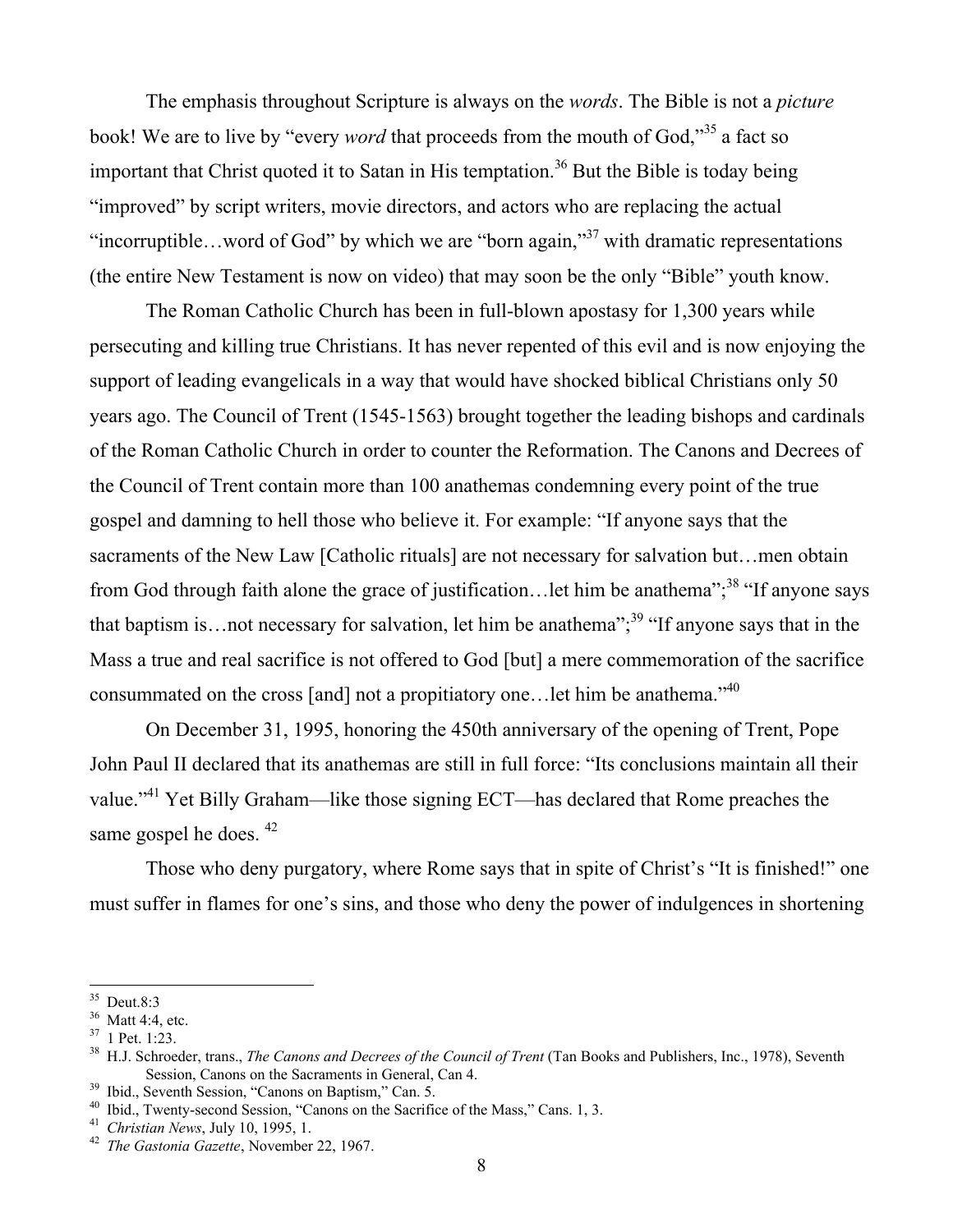one's time of purgatorial suffering, are anathematized by Rome to this day.<sup>43</sup> Yet, in *The Body*, Charles Colson denied that indulgences are still offered by Rome.<sup>44</sup> I sent him a copy of the seventeen pages on "the revision on indulgences" from Vatican II<sup>45</sup> including Pope Paul's anathema pronounced upon those who deny that the church has the power to grant indulgences today.<sup>46</sup> Colson never responded to acknowledge his error, which has led multitudes astray—and, unless it was done recently, did not correct it in subsequent editions. Isn't this apostasy?

In Augsburg, Germany, on October 31, 1999, representatives of the Lutheran World Federation and of the Roman Catholic Church signed a Joint Declaration on the Doctrine of Justification (JDDJ), the fruit of 30 years of dialogue between Lutheran and Catholic theologians. (If justification by faith is that complicated, who can be saved? Paul didn't need 30 years to answer the Philippian jailor's question of how to be saved!) The choice of the city where the Augsburg Confession (foundation of Lutheranism ever since) was read, and the very day of the month on which, in 1517, Martin Luther nailed his 95 theses to the Wittenburg door, could hardly be coincidence. The Reformation was being overturned! Indeed, Charles Colson has said that "justification by faith alone…doesn't mean today among evangelicals what it meant in the reformers' time."<sup>47</sup>

For 1 billion Roman Catholics, nothing has changed. Catholics continue to pray to Mary for salvation, to wear her scapular (as John Paul did from childhood to his death), which declares, "Whosoever dies wearing this scapular shall not suffer eternal fire. Mary's promise." To wear that in reliance upon such a promise would be an abomination to any true Christian. Yet it is worn by tens of millions of Catholics. They continue to believe that "the merits and graces Christ won on the cross" can be received only in small installments that can never fully save and come only through the sacraments of the Church by Mary's agency, and they must therefore still offer good works and suffering for salvation—finally in purgatory.

 <sup>43</sup> *The Canons and Decrees of the Council of Trent*, ed. and trans. H. J. Schroeder, O.P. (IL: Tan Books, 1978), Sixth Session, Can. 30, p. 46.

<sup>&</sup>lt;sup>44</sup> Chuck Colson, *The Body*, (W. Publishing Group, 1994), 271.

Second Vatican Council, Apostolic Constitution on the Revision of Indugences, *Indulgentiarum Doctrina*, January 1,  $1967.$ <sup>46</sup> Paul VI, Inc.

<sup>&</sup>lt;sup>46</sup> Paul VI, *Indulgentiarum Doctrina*, Norm 12.<br><sup>47</sup> Our Synder Visitor, June 2, 1996, 6, 7.

*Our Sunday Visitor*, June 2, 1996, 6-7.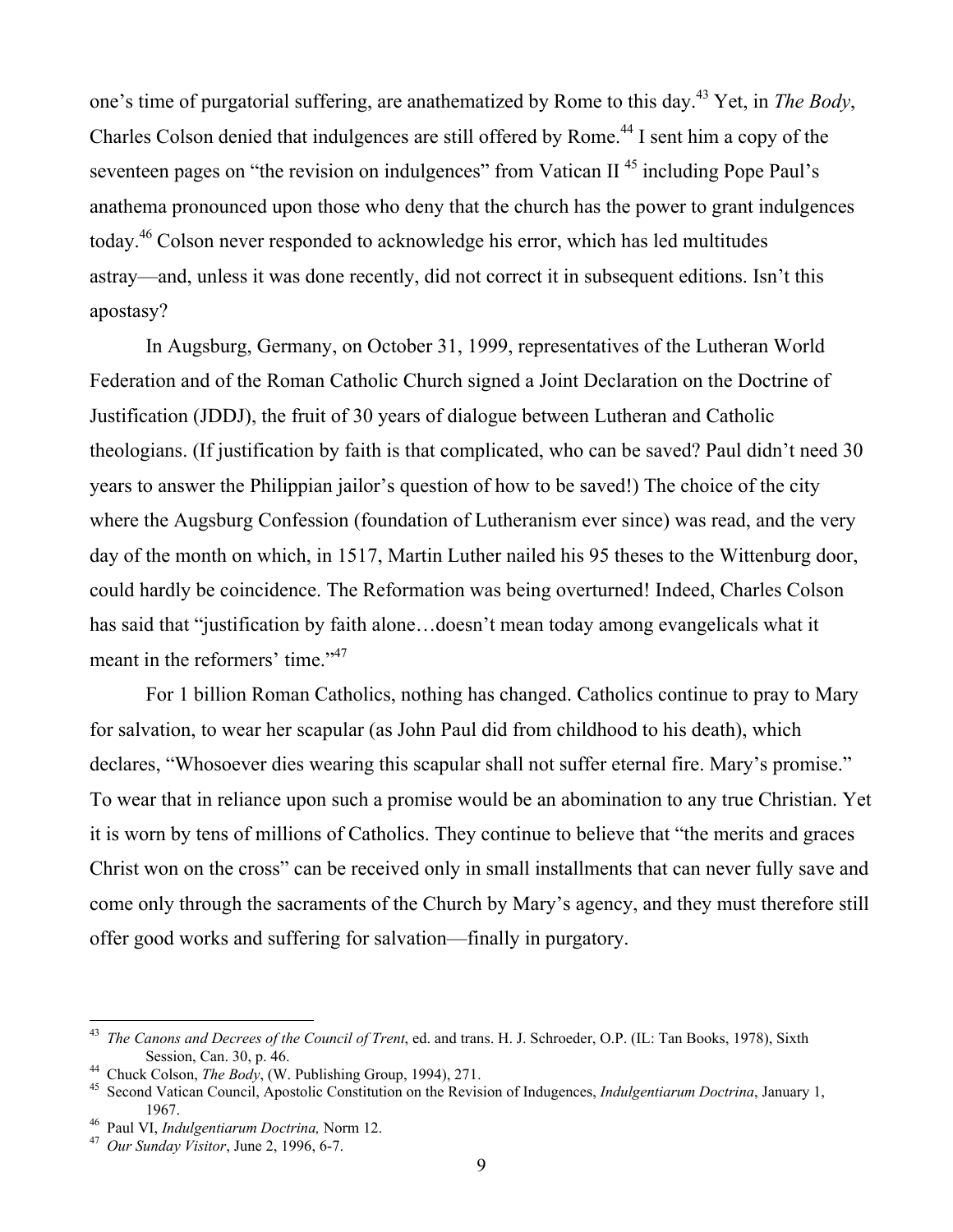The very doctrine of indulgences that angered Luther and sparked the Reformation remains a mainstay of Catholicism. (How can Colson be so wrong?) In fact, shortly after JDDJ was signed, John Paul II offered new indulgences for the "Jubilee Year of 2000": give up cigarettes for one day and receive a plenary indulgence; walk through one of the four "holy doors" the Pope opened for that year in Rome, and receive a plenary indulgence (Catholic pilgrims came by the millions to do so, ignorant that Christ is the only door to eternal life!), etc.

When the Pope opened his eyes and rose from praying on his knees in front of the first "holy door" he opened (this one at St. Peter's), he saw George Carey, the Archbishop of Canterbury, spiritual head of the Church of England, kneeling in agreement beside him. Doesn't this denial of the gospel by Carey qualify as full-blown apostasy?

John Paul II boasted that pilgrimages to Rome for plenary indulgences began in 1300 under Pope Boniface VIII, of "blessed memory," a "pope" who had both a mother and her daughter among his many mistresses and who gave indulgences to his troops to destroy the historic city of Palestrina, slaughtering its 6,000 inhabitants and reducing it to a plowed field, which was sown with salt. Yet Boniface was hardly the most evil of the popes whom the present pope looks proudly upon as Peter's successors who have handed that authority down to him. In 1302, Boniface issued the "infallible Bull," *Unam Sanctam,* making absolute allegiance to the Pope a condition of salvation—still in full force today.

Martin Luther said, "We are not the first to declare the papacy to be the kingdom of Antichrist, since for many years before us so many and so great men…have undertaken to express the same thing so clearly…." But it is no longer fashionable in "Protestant" circles to state the truth. We must only be "positive" for fear of giving offense, forgetting the far greater offense of condoning a false gospel that is sending hundreds of millions to hell. The Billy Graham Evangelistic Association received the rights to publish a special "Crusade Edition" of *Halley's Bible Handbook* and, in doing so, removed from it everything Halley had so carefully researched and documented of the evil of the Popes and the slaughter of true Christians through the centuries. If this cover-up to avoid "offending" Catholics is not contributing to apostasy, then what is?

Zondervan published a revised version of the *Handbook* in 2000, which also contains no reference in its index to Albigenses, Waldenses and other evangelical Christians slaughtered by

10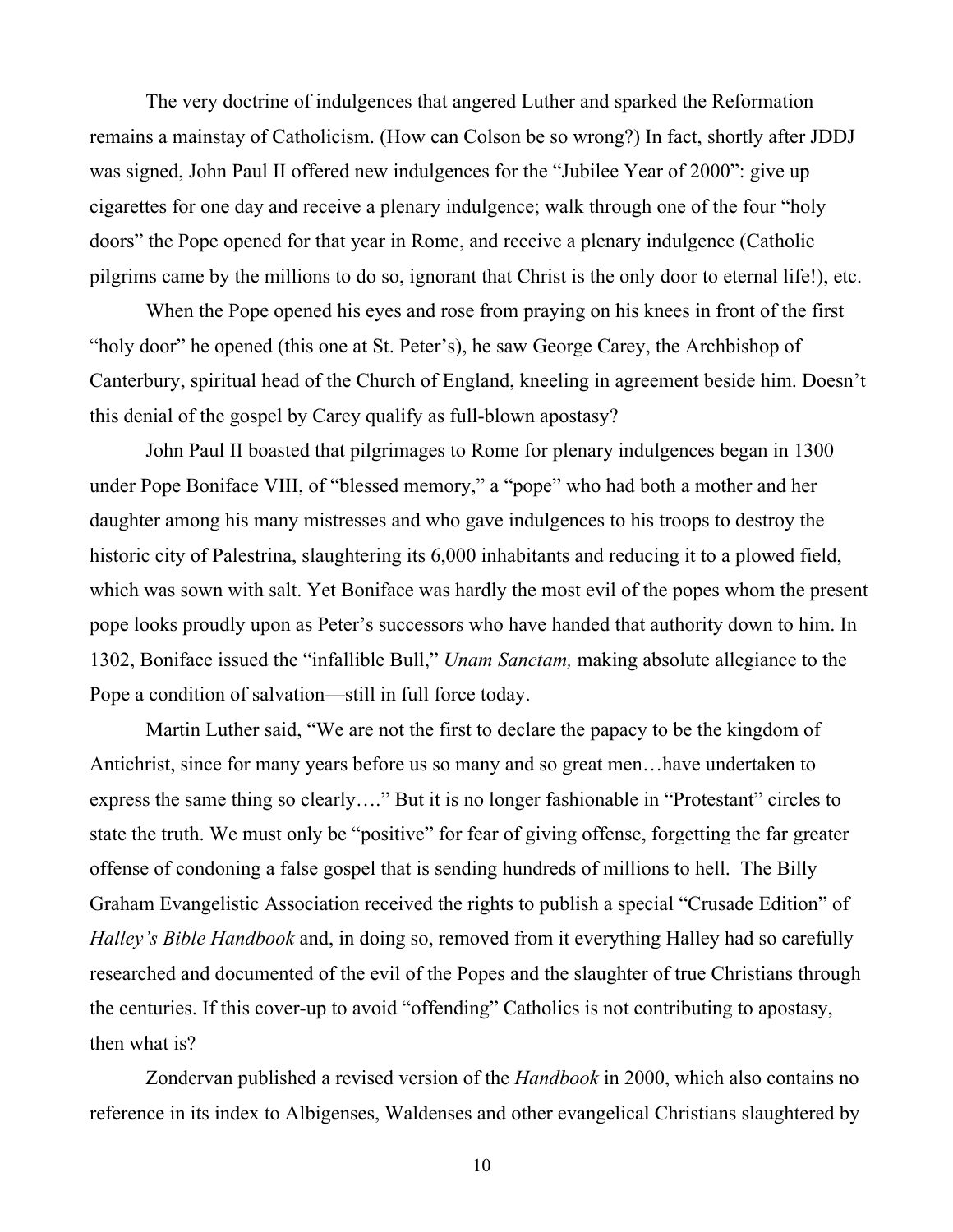Rome by the millions. This new version declares: "The Roman Catholic Church responded to the Protestant Reformation by reforming and renewing itself  $^{48}$ ...worked toward ecumenism during the latter half of the 20th century and has engaged in cooperative ventures with evangelicals and fundamentalists…. There are Catholics whose theology is virtually indistinguishable from evangelical theology…the charismatic movement crossed over the theological dividing lines as the Holy Spirit began to work in the Catholic Church, creating a unity with other believers that could not have been achieved with theological debates."<sup>49</sup>

What a perverted promotion of apostasy! When challenged about this, Stan Gundry, Vice President and Editor-in-Chief responded, "The purpose of the rewriting was not to cover up the ugly truth about traditional RCC belief…but to give a more balanced portrayal of the history of Christianity."<sup>50</sup> How could white-washing essential facts of official Catholic doctrine and practice, and leaving out the slaughter of millions of Christians by the Roman Catholic Church give a "more balanced" history?!

Incredibly, Zondervan is now in anti-Christian hands. It is owned by FOX News, which is owned by Rupert Murdoch. He has been knighted by the Pope as a member of the Pontifical Order of St. Gregory the Great after donating \$10 million for construction of a new Catholic cathedral in Los Angeles.<sup>51</sup> Murdoch has consistently made TV shows aimed at destroying the family and pursues his godless ambitions through a vast empire, of which "Christian publishing" has become one part. Aren't such ungodly alliances one sign of apostasy?

Christian publishers began to put profits ahead of sound doctrine, made a lot of money by compromising in order to give customers what they wanted instead of the biblical truth they needed, then sold out to the world monetarily as they already had spiritually. Is this not part of the "end-time apostasy of the church," the major sign Christ gave of the nearness of His return?

For at least 50 years, Billy Graham has affirmed Roman Catholicism as the true gospel and has sent Roman Catholics who come forward at his crusades back to the Catholic churches they had left. Billy has praised John Paul II as a preacher of the true gospel,<sup>52</sup> has declared that he and the Pope agree on almost everything, and has hailed Bishop Fulton Sheen as the "greatest

 <sup>48</sup> <sup>48</sup> *Halley's Bible Handbook*, (Zondervan Publishing House, 2000), 997.<br><sup>49</sup> Ibid. np. 1000-1010

<sup>&</sup>lt;sup>49</sup> Ibid., pp. 1009-1010

<sup>&</sup>lt;sup>50</sup> Letter on file with author.

<sup>&</sup>lt;sup>51</sup> http://www.traditioninaction.org/Cultural/d003cpKnighthood.htm.

<sup>52</sup> *Saturday Evening Post*, January/February 1980.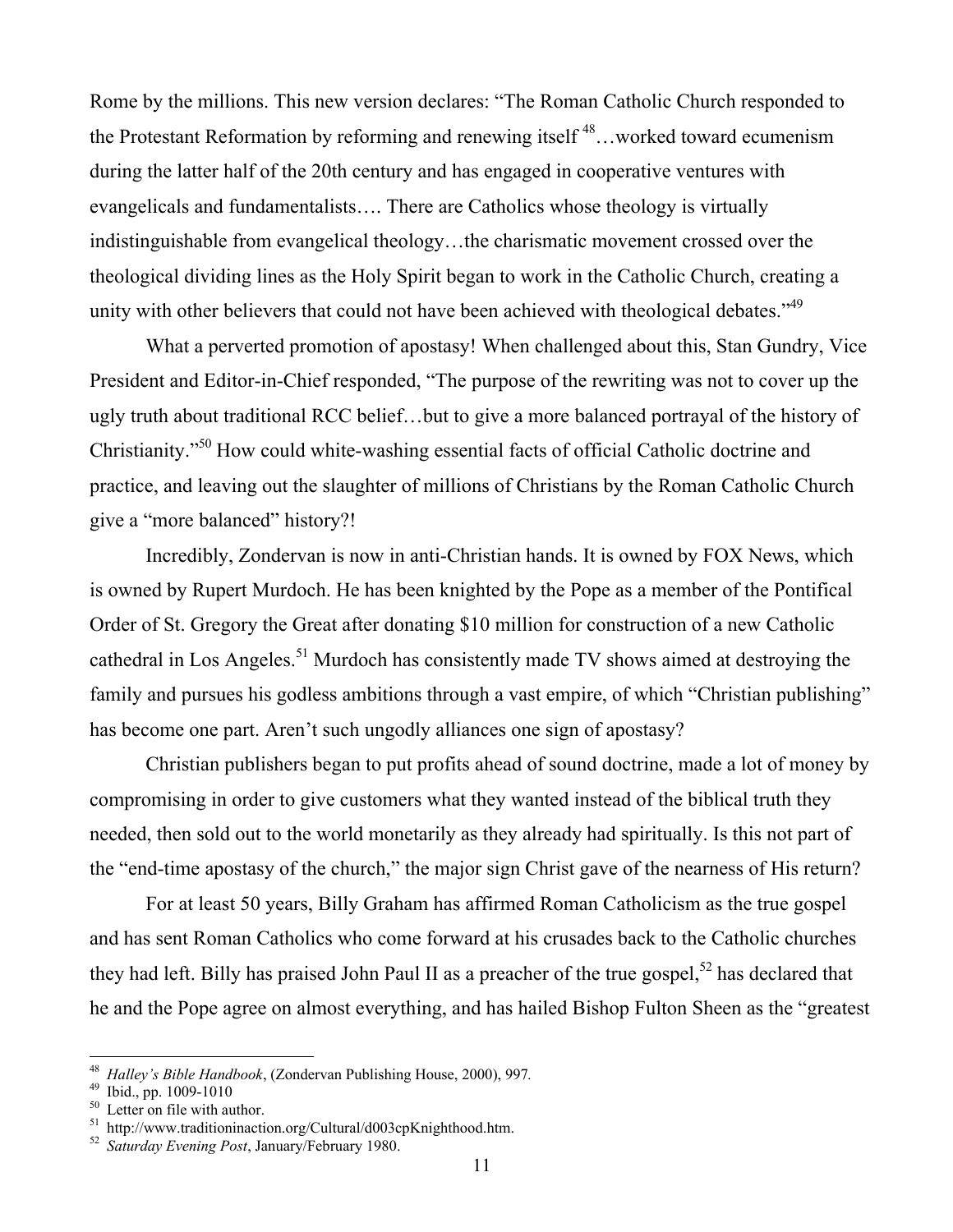communicator of the 20th century."<sup>53</sup> Though Sheen preached a false gospel, claimed to turn a wafer into Christ and to offer Him repeatedly in a propitiatory sacrifice for sins, Billy thanked him for their "common commitment to evangelism" and expressed his gratitude to Sheen "for his ministry and his focus on Christ."<sup>54</sup> Yet Sheen's hope of heaven was that Mary would let him in because of his 40 pilgrimages to Marian shrines at Fatima and Lourdes.<sup>55</sup> When Sheen died, Billy said, "I mourn his death and look forward to our reunion in heaven."<sup>56</sup>

J. I. Packer, a signatory to ECT, who called John Paul II "a fine Christian man,"<sup>57</sup> had many years earlier declared, "Catholics are among the most loyal and virile brothers evangelicals can find these days."<sup>58</sup> Likewise John Stott said, "Evangelicals should join others in the Church of England in working toward full communion with the Roman Catholic Church."<sup>59</sup>

Manifestations of apostasy are legion and subversive. There are evangelical leaders who generally preach the true gospel, yet they commend, approve of, and praise those who clearly deny the gospel. Are they not contributing to apostasy? What could be the difference between leading multitudes to embrace a false gospel by preaching it oneself or leading them to believe a false gospel by commending those who preach it? Is it any less damaging to souls for Billy Graham to praise and endorse Norman Vincent Peale, Robert Schuller, Pope John Paul II, and others who preach a false gospel than to preach it himself? Would not one approach contribute as much to apostasy and the eternal doom of souls as the other?

In 1984, on the Phil Donahue program, Peale said, "It's not necessary to be born again. You have your way to God; I have mine. I found eternal peace in a Shinto shrine…." Shocked, Donahue responded, "But you're a Christian minister; you're supposed to tell me that Christ is the way and the truth and the life, aren't you?" Peale replied, "Christ is one of the ways. God is everywhere."<sup>60</sup>

Peale also declared, "God is energy. As you breathe God in, as you visualize His energy, you will be reenergized...."<sup>61</sup> "Just as there exist scientific techniques for the release of atomic

 <sup>53</sup> <sup>55</sup> Ad for *Sheen Gems: The Best of Fulton J. Sheen* (video), vol. 1-2, quoting Billy Graham.<br><sup>54</sup> Billy Graham. *but As LAm: The Autobiography of Billy Graham* (HarperSanFransisco/Z

<sup>&</sup>lt;sup>54</sup> Billy Graham, *Just As I Am: The Autobiography of Billy Graham* (HarperSanFrancisco/Zondervan, 1997), 692-93.

<sup>&</sup>lt;sup>55</sup> *The Woman I Love* video (Clifton NJ: Keep the Faith).

<sup>&</sup>lt;sup>56</sup> Nashua Telegram, December 10, 1079.

<sup>&</sup>lt;sup>57</sup> Take Heed Ministries, Belfast, Northern Ireland, March 1999.

<sup>&</sup>lt;sup>58</sup> *Christianity Today*, May 17, 1985.

<sup>&</sup>lt;sup>59</sup> Arthur Johnston, *Battle for World Evangelism* (Wheaton: Tyndale House, 1978), 328.

<sup>&</sup>lt;sup>60</sup> Christian News, May 12, 1997, 11.

Norman Vincent Peale, *Plus: The Magazine of Positive Thinking*, Vol 37, no. 4 (Part II), May 1986, 23.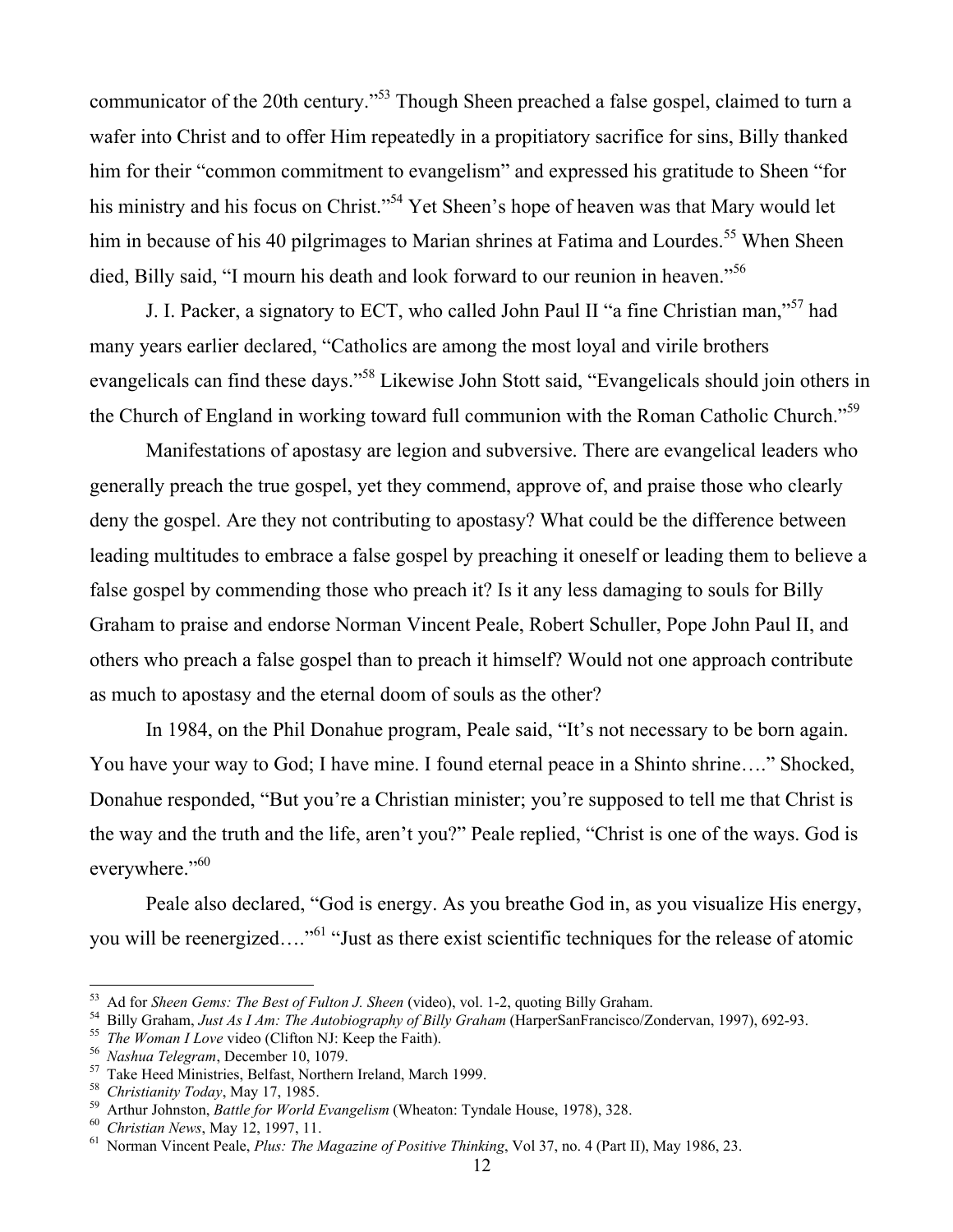energy, so are there scientific procedures for the release of spiritual energy through the mechanism of prayer."<sup>62</sup> "Any method through which you can stimulate the power of God... is legitimate [any] scientific use of prayer...."<sup>63</sup>

Yet Billy Graham praised Peale many times, endorsed his books, even declaring in an interview on national TV that he knew no one who had done more good for the cause of Christ than Ruth and Norman Peale. In fact, one would be hard-pressed to find anyone who had done more *harm* to the gospel! Based upon Billy's endorsements, how many souls followed Peale's false gospel into hell? Surely this is at least contributing to apostasy!

Billy Graham likewise endorsed and praised Robert Schuller, though his denials of the gospel are no less clear and reprehensible than Peale's. Schuller has defined sin as "lack of faith in yourself…. Jesus Christ…has saved me from my sin which is my tendency to put myself down and not believe that I can do it…negative thinking is the core of sin…Jesus died to… change us from negative thinking...to positive thinking...<sup>64</sup> [He] bore the cross to sanctify your self-esteem…*the cross will sanctify the ego trip!*" 65

Beginning 50 years ago, Billy Graham has repeatedly declared that his beliefs are "essentially the same as those of orthodox Roman Catholics…we only differ on some matters of later church tradition."<sup>66</sup> He praised Pope John Paul II for "his strong Catholic faith"<sup>67</sup> and called him "the greatest moral and spiritual leader of the last 100 years…. I don't know anyone else that I could put as high as he is. He's traveled the whole world…spreading the Catholic faith. And I've admired him....<sup>68</sup> He and I agree on almost everything."<sup>69</sup> Isn't it apostasy for the leading evangelical to praise the Pope for spreading a false gospel and damnable heresies?

Do we no longer believe that "the gospel is the power of God unto salvation"? How then can we possibly condone and even praise those who preach a false gospel? Nor can it be denied that the Roman Catholic Church is dedicated to destroying the gospel that saves. If its members believed the true gospel, that Church would be out of business!

 <sup>62</sup> <sup>62</sup> Norman Vincent Peale, *The Power of Positive Thinking* (Fawcett Crest, 1983) 52-53.<br><sup>63</sup> Norman Vincent Boole, *The Power of Positive Thinking (Conter of Positive Thinking* 

<sup>&</sup>lt;sup>63</sup> Norman Vincent Peale, *The Power of Positive Thinking* (Center of Positive Thinking, 1987), 17.

<sup>&</sup>lt;sup>64</sup> Hour of Power, April 12, 1992.

Robert Schuller, *Living Positively One Day at a Time* (Hour of Power, 1983), 201; Robert Schuller, *Self-Esteem: The New Reformation* (Waco, TX: Word Publishers, 1982), 115.

<sup>&</sup>lt;sup>66</sup> McCalls, January 1978.

 $67$  Adelle M. Davis, Religion News Service, April 11, 2005.

<sup>68</sup> *Larry King Live*, February 24, 2005.

<sup>69</sup> *Larry King Live,* January 21, 1997.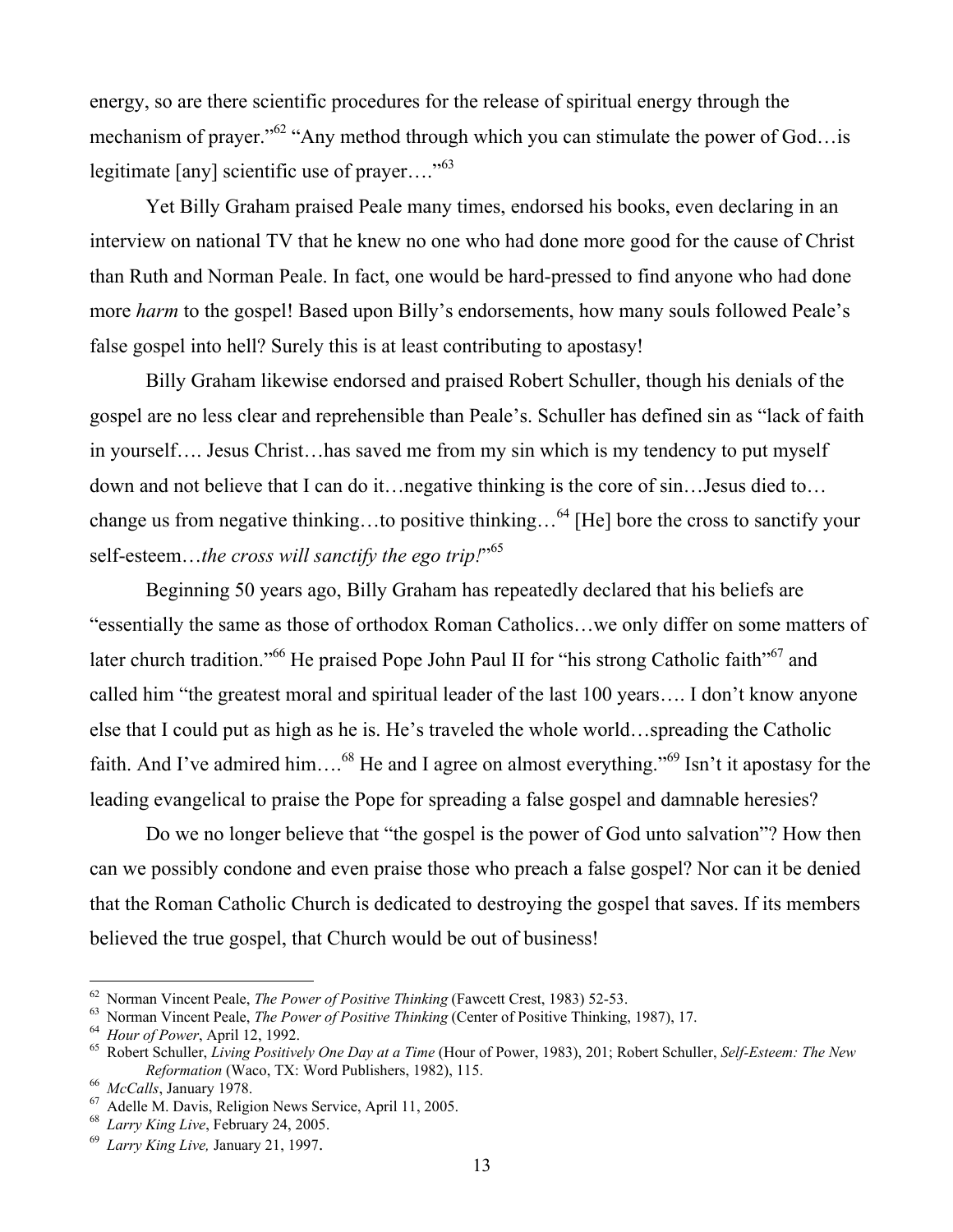The Pope and his entire Church reject the biblical truth that Christ paid the full penalty for sin once and for all on the Cross. At the very heart of Catholicism is the lie that a wafer is turned into Christ to be endlessly sacrificed for sin in the Mass, that infant baptism makes one a child of God, and that no one can be certain of heaven. New York's Cardinal O'Connor declared: "Church teaching is that I don't know...what my eternal future will be…. Pope John Paul II doesn't know absolutely that he will go to heaven, nor does Mother Teresa of Calcutta....<sup>"70</sup> Cardinal John Krol, as spiritual leader of Philadelphia's more than a million Catholics, admitted that his personal major worry was about "getting to heaven."<sup>71</sup> There could be no clearer denial of the biblical gospel with its promise of eternal life for all who believe. Yet Billy Graham boasted of his friendship with Roman Catholic leaders and expressed only approval, never once warning those who believe Rome's false gospel that they are lost.

Instead of obeying Jude's injunction to "earnestly contend for the faith once delivered to the saints," Billy Graham has never raised a voice against heretical denials of the true faith. Charles Dullea, Jesuit Superior of Rome's Pontifical Biblical Institute, urged Catholics to attend Graham's crusades because "A Catholic will hear no slighting of his Church's teaching authority, nor of papal or Episcopal prerogatives, no word against Mass or Sacraments or Catholic practice."<sup>72</sup> Indeed, Graham called the Mass "a very beautiful thing and certainly straight and clear in the gospel I believe...."<sup>73</sup> He has recommended Catholic books and literature, including a biography of Pope John XXIII (whom Billy commended for his ecumenical stand), which he called "a classic in devotion" and that contained page after page of John XXIII's devotion to Mary and the Saints, worship of the host and trust in the sacraments for salvation.<sup>74</sup>

It is indisputable that John Paul II, whom evangelicals have praised, trusted Mary instead of Christ for his eternal destiny. In a February 1980 addendum to his Last Will and Testament of March 6, 1979, John Paul II entrusted "that decisive moment [of death] to the Mother of Christ and of the Church [and] of my hope…. In life and in death, Totus Tuus through the

 <sup>70</sup> *The New York Times,* February 1, 1990, B4.

<sup>71</sup> *The Philadelphia Inquirer,* February 16, 1975.

<sup>72</sup> *Newsweek, June 23, 1969*.

<sup>&</sup>lt;sup>73</sup> Plains Baptist Challenger, May 1975.<br><sup>74</sup> Lewropee Elliett, J Will Be Called Joh

Lawrence Elliott, *I Will Be Called John*: *A Biography of Pope John XXIII* (NY: Readers Digest Press, 1973).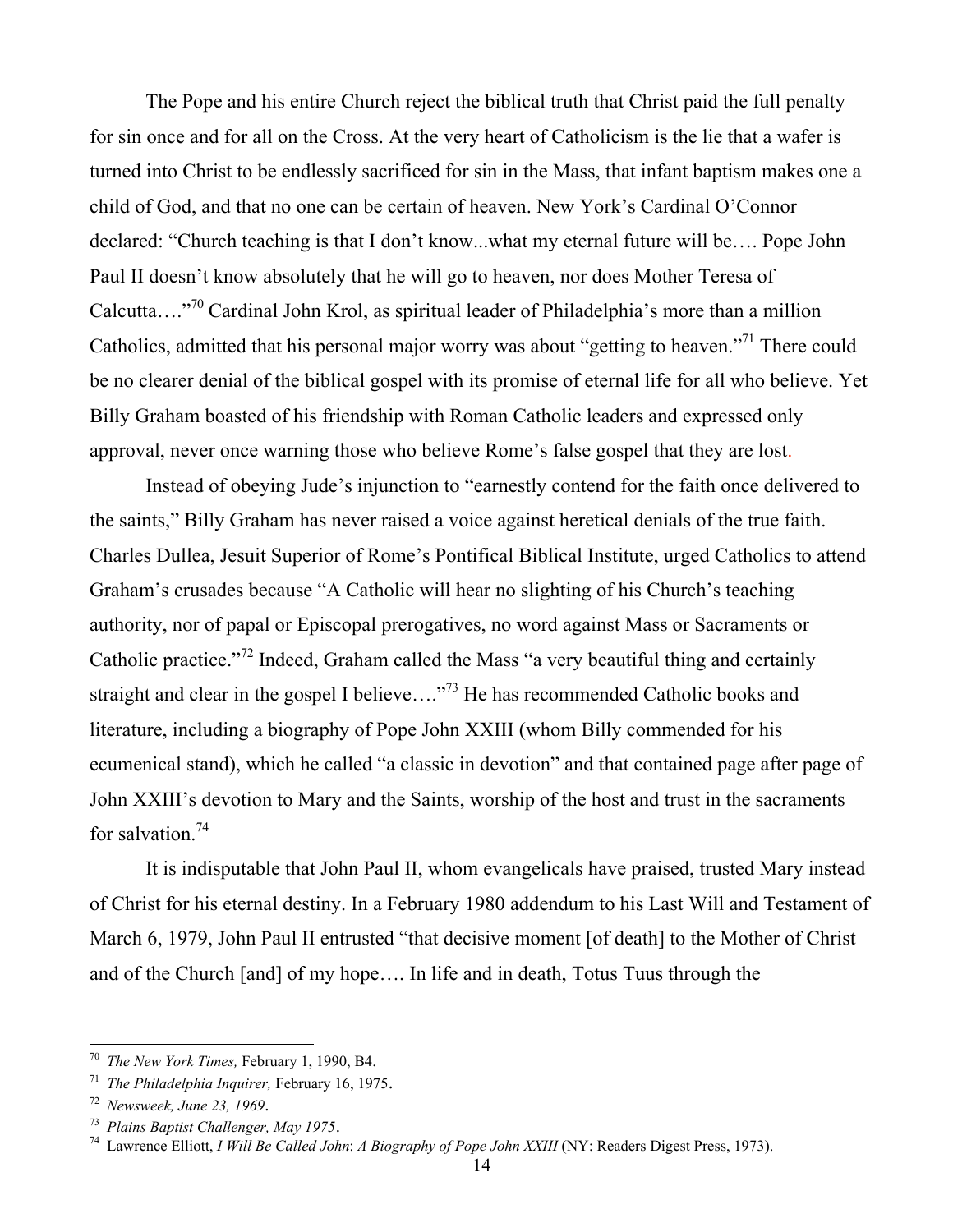Immaculate." Embroidered inside all of his robes was the phrase, *Totus tuus sum Maria*, "Mary I am all yours." His Apostolic Letter of Oct. 16, 2002, ended with these words:

> O Blessed Rosary of Mary, sweet chain which unites us to God, bond of love which unites us to the angels, tower of salvation against the assaults of Hell, safe port in our universal shipwreck, we will never abandon you. You will be our comfort in the hour of death: yours our final kiss as life ebbs away. And the last word from our lips will be your sweet name, O Queen of the Rosary of Pompei, O dearest Mother, O Refuge of Sinners, O Sovereign Consoler of the Afflicted….

In "The Holy Father's Prayer for the Marian Year," John Paul II asked Mary to do what only God can do: to comfort, guide, strengthen and protect "the whole of humanity…." His prayer ended, "Sustain us, O Virgin Mary, on our journey of faith and obtain for us the grace of eternal salvation." She would have to be God to do so. Yet like Graham, Richard Land, president of the Southern Baptists' Ethics and Religious Liberty Commission, emphasized that any disagreements Protestants may have had "with John Paul II are [irrelevant] to the foundations of the faith." Land praised the Pope's "staunch defense of traditional Christian faith...."<sup>75</sup> Pat Robertson enthused, "Pope John Paul II stands like a rock...in his clear enunciation of the foundational principles of the Christian faith."76 In his 1994 video, *Pope John Paul II: Startling Revelations*, Jack Van Impe hailed the Pope as a staunch Christian and defender of the faith. On his television program, he claimed that the Catechism of the Catholic Church is biblical.

 Popes are the worst of apostates, condoning all religions so long as they submit to papal authority, and leading billions of souls to hell! What must be said of evangelicals who commend the popes and their false gospel? Is it not apostasy to promote those who preach a false gospel and damnable heresies even though one does not preach such lies oneself?

One of the major marks of the "last days" apostasy has been an ecumenical movement led by John Paul II that has swept even evangelicals into its maelstrom. Ecumenism is one more form of the denial of the gospel of Jesus Christ, which "is the power of God unto salvation to

 <sup>75</sup> Adelle M. Banks, Religion News Service, April 11, 2005.

<sup>76</sup> Pat Robertson, *The Turning Tide* (Word, 1993), 279.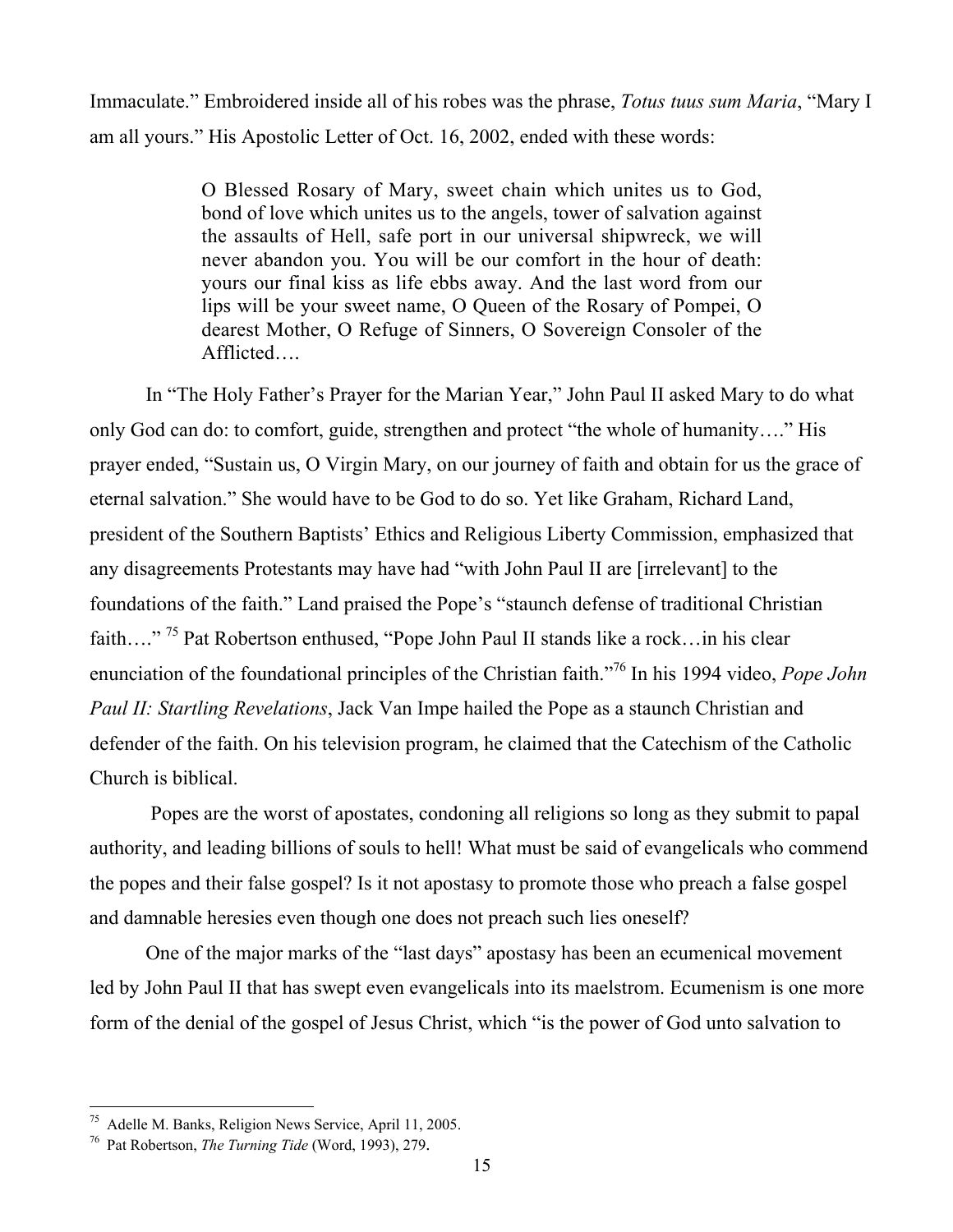everyone that believeth."<sup>77</sup> Robert Schuller exhorted "religious leaders...whatever their theology…to articulate their faith in positive terms." He called for a "massive, united effort by leaders of all religions [to proclaim] the positive power…of world-community-building religious values."<sup>78</sup>

In his 1992 book, *The Body*, Chuck Colson called for ecumenical union with Rome. In an article titled, "Why Catholics are Our Allies," he wrote: "And let's be certain that we are firing our polemical rifles against the enemies, not [allies] fighting in the trenches alongside us in the defense of the Truth."<sup>79</sup> It would be shocking to Calvin, Luther, Zwingli and the other Reformers (and especially to the millions Rome tortured and slaughtered for their faith in Christ) to learn that the enemies of the gospel were actually their allies "in defense of the Truth"!

One of these strange "allies" is apparently Roman Catholic apologist Peter Kreeft of Boston College who, in the spirit of Rick Warren and his P.E.A.C.E. Plan, advocates a coalition of all religions to fight society's social ills. Kreeft imagines that prayer to Islam's Allah or any Hindu idol is compatible with Christianity. He praises John Paul II for gathering "representatives of all the major religions" to pray together and declaring that they all pray to the same God. He claims that God is blessing Islam to grow because Muslims are obeying His laws. Confucius is God's "prophet" in purgatory on the way to heaven;<sup>80</sup> Buddha and Muhammad are both already there;<sup>81</sup> Muhammad, because he honored Mary, is "closer in spirit" to true Christianity than most Protestants; through the Mass, the entire universe is being transformed into one giant Cosmic Eucharistic Christ;<sup>82</sup> and everyone, including evangelicals, will be united in the Eucharist and Mary.<sup>83</sup> That both J.I. Packer and Chuck Colson gave their enthusiastic endorsements on the back cover tells us much of the nature of today's apostasy.

In Los Angeles, the Pope told Rabbis Harvey Fields and Alfred Wolf that everyone serves the "same God...no matter what their religion."<sup>84</sup> Yonggi Cho recently addressed a Buddhist convention, declaring that Buddhism and Christianity each have their way of salvation

 <sup>77</sup> Romans 1:16.

<sup>&</sup>lt;sup>78</sup> The Orange County Register, 1993.<br><sup>79</sup> Christianity Today, November 14, 1

<sup>&</sup>lt;sup>79</sup> Christianity Today, November 14, 1994.

Peter Kreeft*, Ecumenical Jihad* (Ignatius Press, 1996)*,* 96*,* <sup>81</sup>

 $\frac{81}{82}$  Ibid., 96-111.

Ibid., 158.

<sup>83</sup> Ibid. 144-45

<sup>84</sup> http://www.jewishjournal.com/home/preview.php?id=13922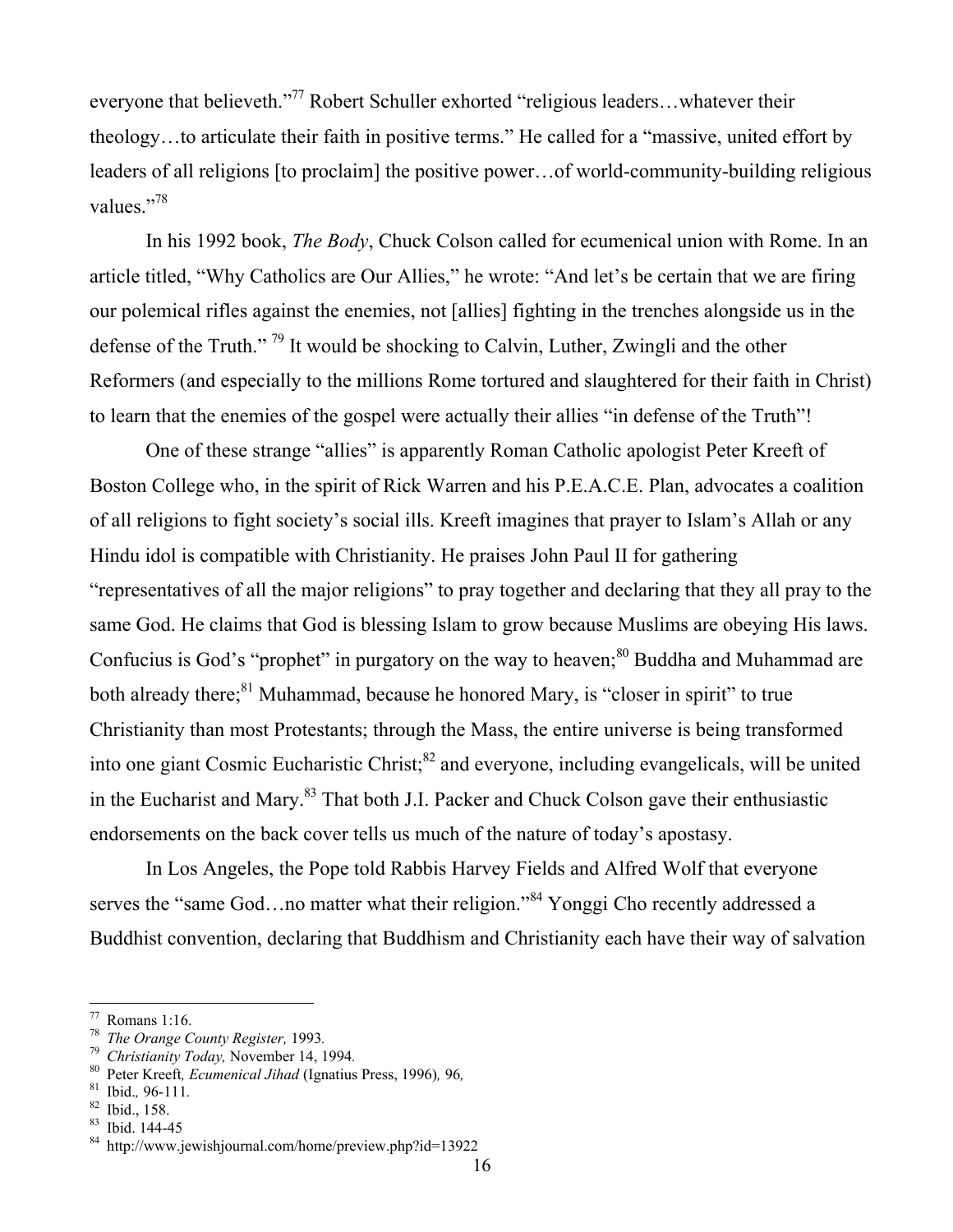and that neither should oppose the other.<sup>85</sup> John Paul II on more than one occasion gathered together for prayer witch doctors, spiritists, animists, Hindus, Buddhists, Muslims and other leaders of world religions and credited their prayers with generating "profound spiritual energies" that would create a "new climate for peace."<sup>86</sup>

Yet with full knowledge of Rome's heresies and its alliances with paganism, evangelical leaders signed "Evangelicals and Catholics Together: The Christian Mission in the Third Millennium." That document claimed that Catholics (though they believe and preach Rome's false gospel that only damns those who believe it) are our "brothers and sisters in Christ." Billy Graham did not need to sign that document because he long has been a key ecumenical leader. Nearly 50 years ago he declared, "Anyone who makes a decision at our meetings is…referred to a local clergyman—Protestant, Catholic or Jewish."<sup>87</sup> Ten years later he rejoiced that "Protestants and Catholics could meet together and greet each other as brothers...."<sup>88</sup>

Peter Howard, executive assistant to Bishop Michael Sheridan, head of the Catholic Diocese of Colorado Springs, warned Catholics that they must not attend Protestant services. In ecumenical response, Ted Haggard, Senior Pastor of New Life Church in Colorado Springs, and President of the National Association of Evangelicals (NAE), said that "New Life doesn't try to 'convert' Catholics." He said that New Life would never discourage its members "from becoming Catholic or attending Catholic Mass."<sup>89</sup>

Those commending instead of contending against untrue religions encourage the lost in their false hope and deceive the world as well as the church. Is this not also a form of apostasy?

The fact that a major element of the last-days apostasy would be a false "signs and wonders" movement among professing Christians involving false prophets was declared more than once by our Lord: "Many will say to me in that day, Lord, Lord, have we not prophesied in thy name? and in thy name have cast out devils? and in thy name done many wonderful works? And then will I profess unto them, I never knew you: depart from me, ye that work iniquity."<sup>90</sup> He must be referring to pre-tribulation events. "Christian" leaders would hardly be performing "signs and wonders" in the name of the Lord Jesus Christ after Antichrist is in charge of the

<sup>&</sup>lt;sup>85</sup> http://www.youaregood.com/yonggicho\_english\_yskim.htm

<sup>&</sup>lt;sup>86</sup> Our Sunday Visitor, November 13, 1988.<br><sup>87</sup> San Exangineo Nove November 11, 1957

<sup>&</sup>lt;sup>87</sup> San Francisco News, November 11, 1957.

<sup>&</sup>lt;sup>88</sup> The Gastonia Gazette, November 22, 1967.

<sup>&</sup>lt;sup>89</sup> The Gazette, October 17, 2005.

<sup>&</sup>lt;sup>90</sup> Mt 7:22-23.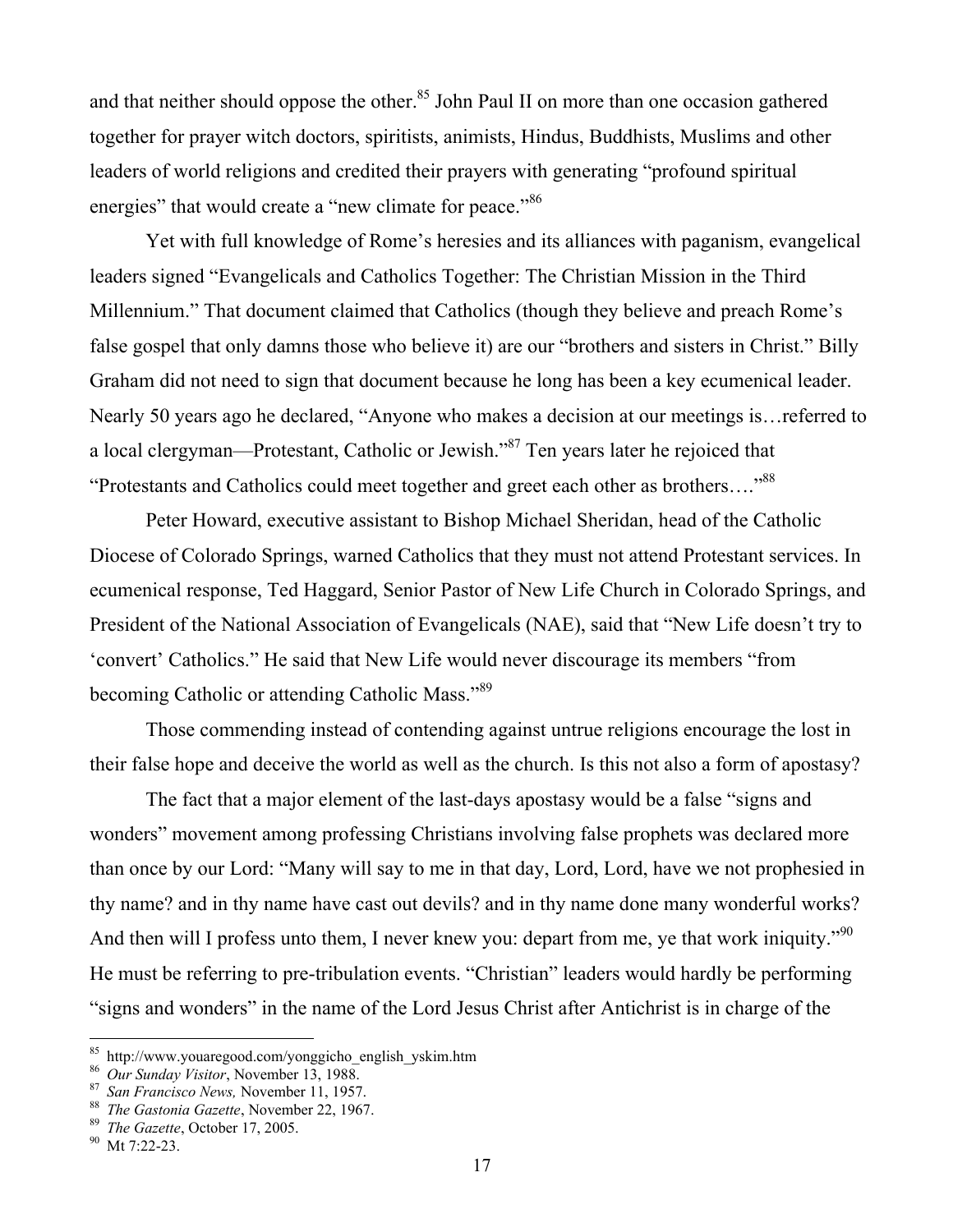world. And here we gain further insight that isn't as clear from Matthew 24: those performing false signs and wonders do so in Christ's name, calling Him Lord, yet they are not Christians at all. As Christ will say, "I *never* knew you!"

Nevertheless, those doing "miracles" in Christ's name must be professing Christians and widely accepted as Christian leaders. This is a further indication of apostasy within the church, on the part of both leaders and followers, involving a strong delusion centering upon false signs and wonders. These "miracles" are the accepted "proof" of the "prophet's" authority. The similarity in the language in Matthew 7 and 24 indicates that Christ was referring in both places to the same important last-days sign.

Paul uses similar language to that which Christ uses and adds that Satan and his minions will be behind this last-days deception and will use it to promote "doctrines of devils":

> Now the Spirit speaketh expressly, that in the latter times some shall depart from the faith [apostatize], giving heed to seducing spirits, and doctrines of devils; speaking lies in hypocrisy; having their conscience seared with a hot iron....<sup>91</sup>

> This know also, that in the last days perilous times shall come. For men [shall be] ever learning, and never able to come to the knowledge of the truth…. Now as Jannes and Jambres [two of the magicians in Pharaoh's court] withstood Moses, so do these also resist the truth: men of corrupt minds, reprobate concerning the faith.<sup>92</sup>

Paul thus declared that the major opposition to the truth in the last days would be from false prophets who would counterfeit miracles by the power of Satan just as Jannes and Jambres did in opposition to Moses. Although only God can do genuine miracles, what Pharaoh's sorcerers did in mimicking the first two plagues was so impressive that Moses declared, "And the magicians of Egypt did so with their enchantments...."<sup>93</sup> But when it came to the third, "the magicians…could not."<sup>94</sup>

Surely we are seeing this prophesied opposition to the truth today. There is an entire "signs and wonders" movement among charismatics led by false prophets who pretend to do miracles in Christ's name. It is precisely these "miracles" that cause millions to follow them and to believe their false doctrines. There is no clearer sign of "last-days apostasy."

<sup>&</sup>lt;sup>91</sup> 1 Tim 4:1-2

 $92$  2 Tim. 3:1, 2, 8.

 $93$  Ex 7:22; 8:7.

<sup>94</sup> Ex 8:18.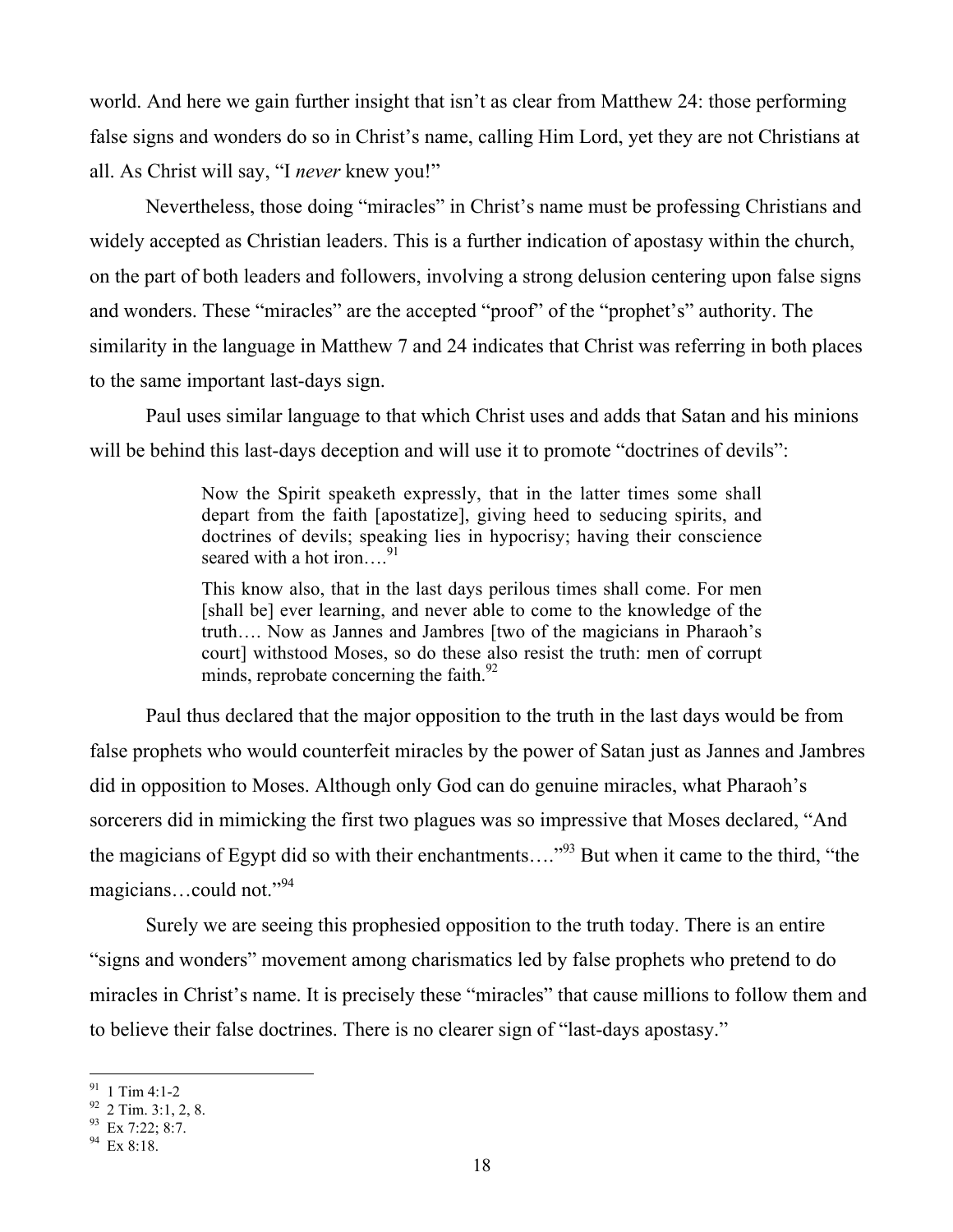Yet the great success of *The Purpose-Driven Life* and the growth of megachurches such as Joel Osteen's Lakewood Church in Houston (30,000 each weekend) have sparked a new optimism among evangelicals that even embraces the false "signs and wonders" movement. In *Megashift*, James Rutz writes:

> We are now winning the world at an astonishing pace, swept along by a vast array of miracles….[God] has apparently decreed that plain folks like you and me are now a central part of an accelerated plan for a total transformation of the world…. As national strongholds of sin are dismantled and pits of misery cleaned up, the true purpose of God for many nations will be revealed. We are in the early stages of total transformation of our planet…. The family of Jesus Christ is growing so fast that if our growth simply continues at today's pace, most of us living today may see the fulfillment of Revelation 11:15: "Now are the kingdoms of this world become the kingdom of our Lord and his Messiah! And he shall reign for ever and ever.  $95$

This is a delusion that harks back to the Manifest Sons of God heresy but is now gaining acceptance among evangelicals. There is no Rapture and no Great Tribulation. We are already in the Millennium, with the church taking over under the leadership of "miracle-working prophets." These people expect to meet Christ with their feet planted on planet earth, rather than being caught up to meet Him in the air and taken to heaven as His Word promises. It is one more form of apostasy that is preparing a false church to welcome Antichrist. While I don't think Rick Warren has been deluded to this extent, he avoids prophecy and his emphasis is upon changing this world rather than being raptured to heaven.

Among the dozens of false prophets we might name who claim to be part, not of apostasy but of a great "last-days revival," are Oral and Richard Roberts, Kenneth and Gloria Copeland, Reinhart Bonnke, the Kenneth Hagins, Rick Joyner, Kim Clement, and many others often seen and heard on TBN and elsewhere. The major one, of course, is Benny Hinn, who claims to have picked up the "anointing" from the graves of Amie Semple McPherson (founder of the Foursquare Gospel Church) and Kathryn Kuhlman (originator of the "slain in the Spirit" craze).

I watched Benny Hinn on TBN telling Paul and Jan Crouch how he knocked a man down with "the power of the Holy Spirit," and when he hit the floor his toupee flew off. To raucous laughter from the Crouches, a mischievous Benny related how four more times, when the man

 <sup>95</sup> James Rutz, *Megashift* (Colorado Springs: Empowerment Press), 2005, 1-2, 27, 41.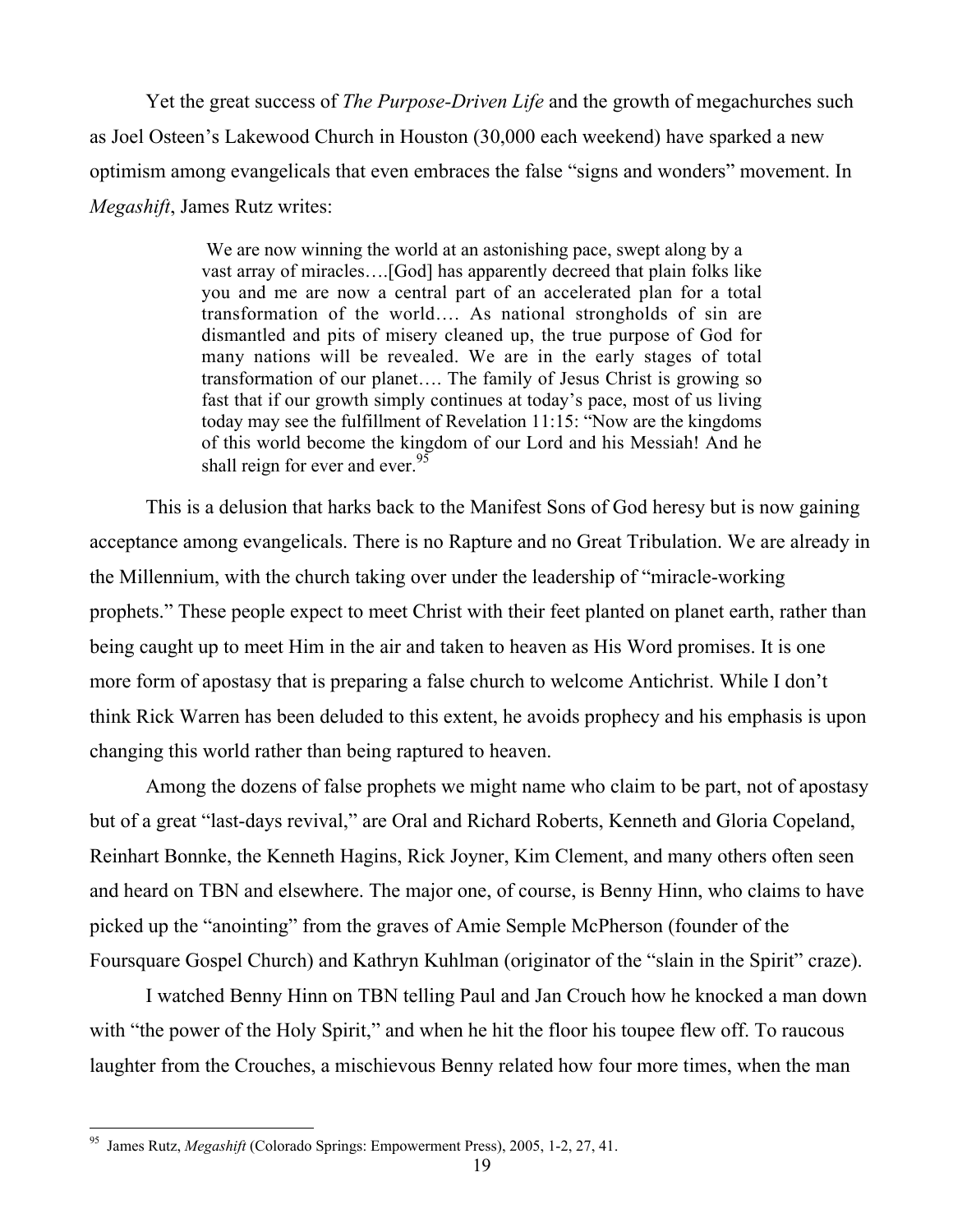struggled to his feet having replaced the toupee askew, he knocked him down again just to see the toupee fly off. There was some "power" at work, but obviously not from the Holy Spirit.

Benny Hinn has been praised by evangelical leaders (including Jerry Falwell) and is the darling of the largest Christian TV network, Trinity Broadcasting Network (TBN), upon which are regularly displayed false prophets to deceive the church and world. The extent of willing submission to false teachers is seen in the fact that even the most absurd "prophecies" on TBN are hailed, embraced, and then when they fail, excused and even declared by both leaders and followers to have been fulfilled. For example, according to a "Voice," which spoke "so *loud and clear*" to a pastor John Hinkle "that it sounded like a great bell" being rung in his ear, all evil would be "ripped from the earth" on June 9, 1994. Crouch and the studio audience were overjoyed by this "wonderful revelation."<sup>96</sup> Crouch backed this obviously false prophecy to the hilt in at least three newsletters<sup>97</sup> and on several TV shows.<sup>98</sup> Pat Robertson was enthusiastic about it. $99$ 

Yet anyone with a minimal knowledge of the Bible and common sense knew that "evil" is not a "thing" to be ripped from earth but resides in human hearts. Evil will certainly be rampant under Antichrist in the Great Tribulation yet to come, and even at the end of the millennial reign of Christ when Satan will be loosed, evil will manifest itself as never before in an attack against Jerusalem and Christ by millions of earth's inhabitants. Yet on June 9, 1994, Crouch claimed that Hinkle's prophecy had been fulfilled!

Of course, false prophecies too numerous to mention are standard fare on TBN, from the assurance that the appearing of Christ<sup>100</sup> will take place on stage at a Benny Hinn revival—to the confident declaration that soon the dead will be resurrected by placing them in front of a TV screen on which a TBN program is being aired. Benny Hinn's false prophecies are too many to recite. For example, on December 31, 1989, claiming that he was in the very throne room of God, Hinn declared: "The Lord also tells me…about '94 or '95, no later than that, God will destroy the homosexual community of America...by fire...."<sup>101</sup> Amazingly, as Hinn's false

 <sup>96</sup> <sup>96</sup> Praise the Lord, TBN, January 25, 1993; March 14, 1993.<br><sup>97</sup> TBM Nauglatten, Ayangt 1002.

<sup>&</sup>lt;sup>97</sup> TBN Newsletter, August 1993.

<sup>98</sup> TBN, March 14, 1993.

<sup>99</sup> www.cuttingedge.org/news/n1194.cfm.

 $^{100}$  2 Tim 4:8; 1 Jn 3:2.

<sup>&</sup>lt;sup>101</sup> G. Richard Fisher and M. Kurt Goedelman, *The Confusing World of Benny Hinn*, St. Louis, MO: Personal Freedom Outreach, 2002, 199-200.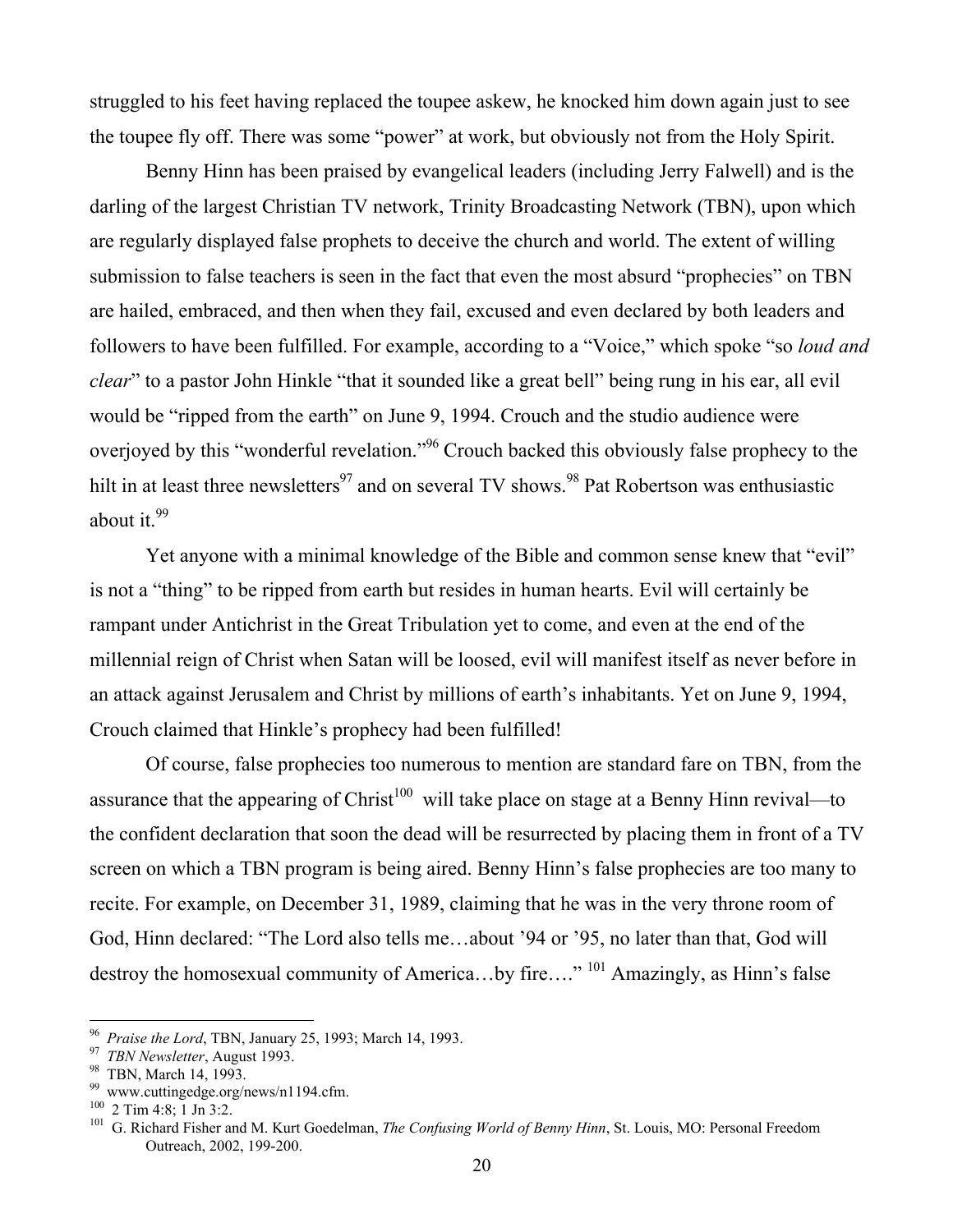prophecies increase, so does his audience, growing to at least one million on several occasions. Surely this growing delusion is another sign of last-days apostasy.

Hinn can't even get his "testimony" straight. In *PTL Family Devotional* he says, "I got saved in Israel in 1968."<sup>102</sup> But in a 1983 message in St. Louis he said, "It was in Canada that I was born again right after '68."<sup>103</sup> Yet in *Good Morning, Holy Spirit*, he says he was converted in 1972, during his *senior year* in high school.<sup>104</sup> But he dropped out before his senior year. When was he saved?!

"People of God," shouts Benny, "we must never speak such faith-destroying words as… 'If it be thy will, Lord…. I am Him [Jesus]! The Word has become flesh in Meee!.... You are a little god on earth." Hinn and Crouch have declared this lie numerous times together on TBN, and Crouch stated in a newsletter that if we are not little gods, he would apologize in front of 10,000 times 10,000 before the "glassy sea."<sup>105</sup> If he is a "little god," he won't be there.

In reference to critics, Hinn said, "I wish God would give me a Holy Ghost machine gun. I'd blow your head off!"<sup>106</sup> The TBN studio audience loudly applauded those gracious words from this "man of God." Says Hinn, "I'm sick and tired about hearing about streets of gold [in heaven]. I don't need gold in heaven. I got to have it now."<sup>107</sup>

Not to be outdone, Morris Cerullo declares, "…from the beginning of time the whole purpose of God was to reproduce Himself…. And when we stand up here, brother, you're not looking at Morris Cerullo; you're looking at God. You're looking at Jesus!"<sup>108</sup> And in fulfillment of Christ's Word, false prophets keep coming in His name claiming to be Christ.

Making it all the more dangerous, TBN is a mixture of heresy and sound doctrine because evangelicals who preach the truth are seen on it as well. Not only indirectly by implication do they support this apostasy mill, but they are almost inevitably drawn into a more direct support by becoming part of periodic fund raising for the network. This confusing mixture of truth and error encourages apostasy today. One can hardly contend for the faith once delivered to the saints while supporting—even indirectly—the false prophets who deny it. And even there we

 $\frac{102}{102}$  $\frac{102}{103}$  Ibid., 34.

 $103$  Ibid., 33.

 $104$  Ibid., 33.

<sup>&</sup>lt;sup>105</sup> Praise the Lord Newsletter, March 1993.

<sup>&</sup>lt;sup>106</sup> TBN Praise-a-thon, April 1990.

<sup>&</sup>lt;sup>107</sup> Mike Thomas, *Florida Magazine*, 11/24/91.

<sup>&</sup>lt;sup>108</sup> Morris Cerullo World Evangelism, "The End Time Manifestation of the Sons of God," tape 1.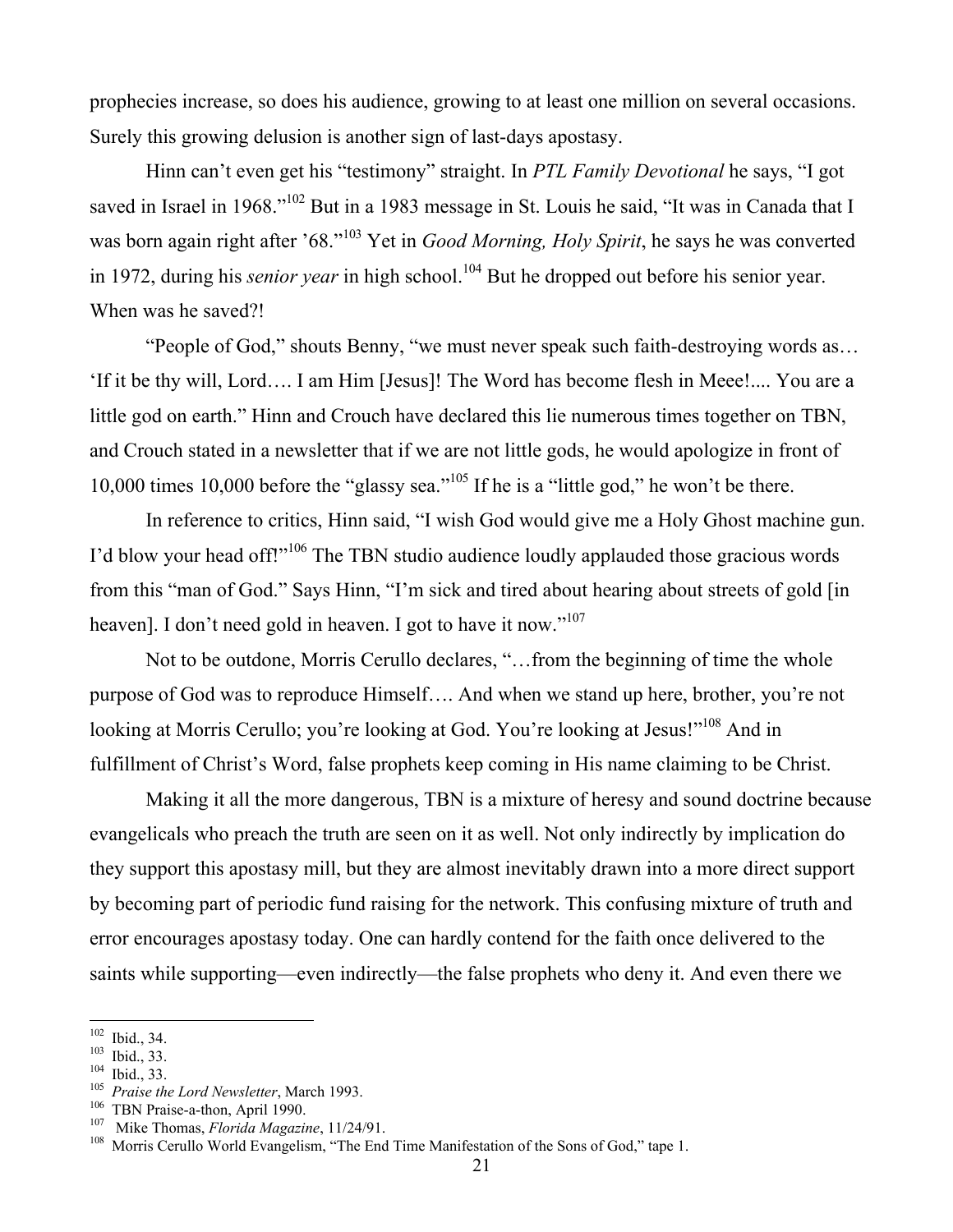have a contradictory mixture inasmuch as many of the false prophets know how to preach the gospel, and do so at times, making it all the more bewildering.

Paul's warning that "in the latter times some shall depart from the faith, giving heed to seducing spirits, and doctrines of devils"<sup>109</sup> has come true with a vengeance. A major "doctrine of devils" is the occult technique of visualizing persons or events to bring them into the present for one's private use. This is how shamans (witchdoctors) contact their "spirit guides." This occult method is widely practiced in today's church. Norman Vincent Peale taught it,  $110$  as does Yonggi Cho, Robert Schuller, Richard Foster, Calvin Miller, Karen Mains, John and Paula Sandford, and others who practice "inner healing," and so do many Christian psychologists.

Visualization is widely taught in the church as a means of creating the answer to one's prayers, and even calling Christ from His throne in heaven to appear in one's presence. Of course, Christ will not oblige, but there are demons that are only too happy to appear, pretending to be "Christ" in order to further their deception.

Yonggi Cho tells his readers, "You create the presence of Jesus with your mouth…He is bound by…your words…. Remember that Christ is depending upon you and your spoken word to release His presence."<sup>111</sup> Likewise Richard Foster (co-founder of the *Renovaré* movement and editor of the *Renovaré Spiritual Formation Bible*) assures us that visualization in the imagination of what one desires is not mere fantasy but *reality* created in the mind.<sup>112</sup> He writes:

> Take a single event [from Scripture]…. Seek to live the experience, remembering the encouragement of Ignatius of Loyal [founder of the Jesuits, fanatical defenders of the Pope and Rome's heresies] to apply all our senses to our task…represent to your imagination the whole of the mystery…as an active participant…. And since Jesus lives in the eternal now…you can actually encounter the living Christ in the event, be addressed by His voice…touched by His healing power.… Jesus Christ will actually come to you.... In your imagination allow your spiritual body, shining with light, to rise out of your physical body. Look back so that you can see yourself…and reassure your body that you will return…. Go deeper and deeper into outer space until there is nothing except the warm presence of the eternal Creator. Rest in his presence. Listen quietly [to] any instruction given.<sup>113</sup>

<sup>&</sup>lt;sup>109</sup>  $\frac{109}{110}$  1 Tim 4:1.

<sup>&</sup>lt;sup>110</sup> Norman Vincent Peale, *Positive Imaging* (Fleming H. Revell, 1982), etc.

<sup>&</sup>lt;sup>111</sup> Yonggi Cho, *The Fourth Dimansion* (Bridge-Logos Publishers, 1979), Vol I, 83.

<sup>&</sup>lt;sup>112</sup> Richard Foster, *Celebration of Discipline* (Harper & Row, 1978), 26.

Foster, *Celebration*, 26-27.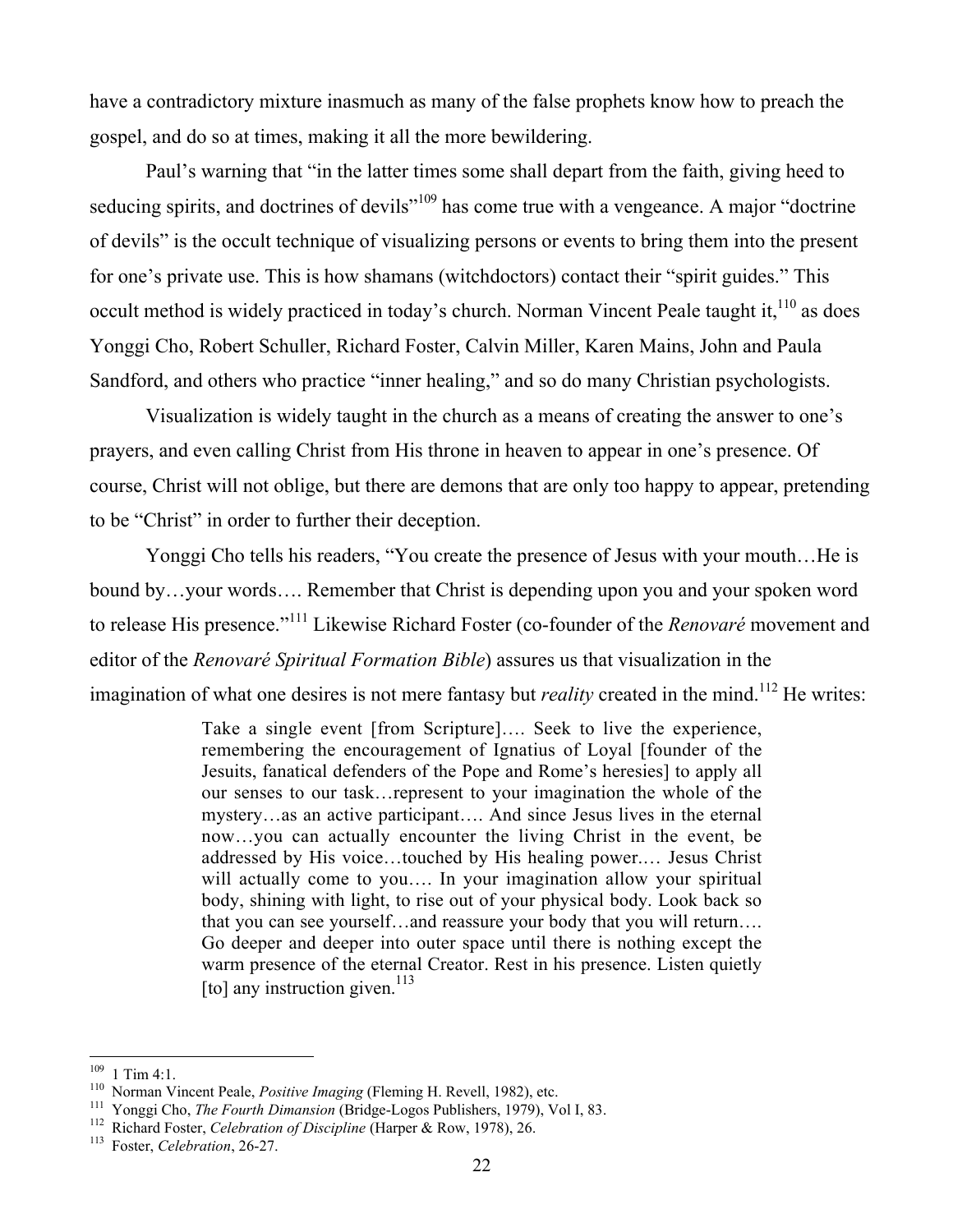This is occult contact with "seducing spirits [bringing] doctrines of demons" through the imagination and is the major technique used by shamans to contact their spirit guides. Yet in full agreement, popular evangelical author Calvin Miller writes:

> One door opens to the world of the Spirit: imagination…. We cannot commune with a Savior whose form and shape elude us…in my conversation with Christ, I see him white robed…I drink the glory of his hazel eyes, thrill to the golden sunlight dancing on his auburn hair…. Do you disagree? His hair is black? Eyes brown? Then have it your way…. His image must be real to you as to me, even if our images differ. The key to vitality, however, is the image…block by imaginary block we define him and we adore him. The Bible writers did the same.<sup>114</sup>

Instead of being inspired of God, the "Bible writers" wrote from their imagination?! This is not only blasphemy, but "Christianized idolatry." The visualization described by Miller above is delusion at best and demonic deception at worst. Every pagan image is first formed in the mind before it is fashioned out of wood or stone. Most "Protestants" are not yet openly advocating the second step (icons and images in homes and churches), but that is another growing movement among evangelicals. Icons are displayed with candles to light in "prayer stations," and church members in evangelical churches "pray through the image" to reach God, joining in the practice of Eastern Orthodox and Catholics.

Like Miller, Foster, and Cho, Robert L. Wise, pastor of a large Presbyterian church, endorses visualizing "Jesus" based upon his experience during a "Healing of the Memories" session:

> I began to visualize myself as a boy of eight…startled to see…myself carrying a large bundle on my back [of] needs and worries…. "Now see if you can imagine Jesus appearing" [I was] instructed. "Let him walk toward you." Much to my amazement, I—an ordained Reformed clergyman with a doctorate in psychology—found…Jesus moved slowly toward me…extend[ing] His hands toward me in a loving, accepting manner…. I no longer was creating the scene…. Christ reached over and lifted the bundle from my back…with such forcefulness that I literally sprang from the pew. $^{115}$

Wise was sure it was not his imagination—and we know it was not Jesus—so it could only have been a demon impersonating Christ that came alive in this occult experience. Yonggi Cho (pastor of the world's largest church with some 750,000 members) writes, "We should

 <sup>114</sup> <sup>114</sup> Calvin Miller, *The Table of Inwardness* (Inter-Varsity Press, 1984), 93-94.<br><sup>115</sup> Pobert L. Wise, "Healing of the Memorias: A Prever Therapy for Vev?"

Robert L. Wise, "Healing of the Memories: A Prayer Therapy for You?," *Christian Life Magazine*, July 1984, 63-64.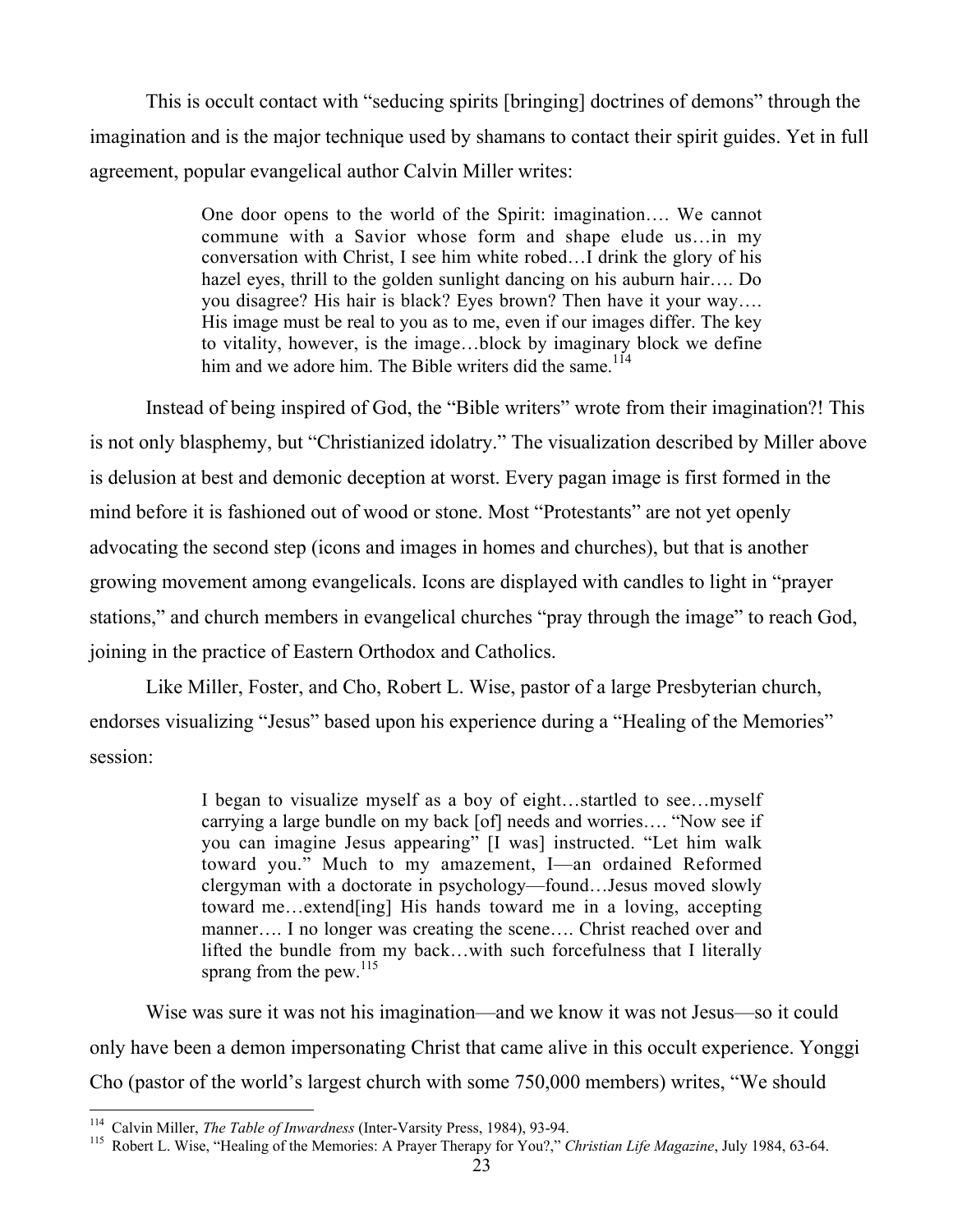always try to visualize the end result as we pray [or] it cannot become a reality…. Through visualizing and dreaming, you can incubate your future and hatch the results."<sup>116</sup> In the foreword to that book, Robert Schuller declares, "Don't try to understand it. Just start to enjoy it! It's true. It works."

Cho and Rick Warren recently had breakfast together. In response to Rick's question concerning his ministry, Cho replied, "As a minister, you should know that prayer is the foundation of church growth and revival…. [Y]ou should have visions and dreams because [these] are the vessels through which God works."<sup>117</sup> He failed to tell Rick that his occult practice of visualization has been the key to his success. Cho has some good teachings, but that only commends his heretical and occult teachings and makes them all the more appealing. Lutheran pastor William Vaswig writes: "I believe imagination is one of the most important keys to effective praying...God touches me through my imagination."<sup>118</sup> Yet the Bible declares: "This evil people, which refuse to hear my words, which walk in the imagination of their heart...,"<sup>119</sup> "And God saw that the wickedness of man was great in the earth, and that every imagination of the thoughts of his heart was only evil continually"<sup>120</sup>, etc.

Having been mentored by Norman Vincent Peale, Robert Schuller (who journeyed to Rome with an artist's rendering of the Crystal Cathedral to get the Pope's blessing before it was built) is a primary example of an apostate and a master of "religiously correct" doubletalk. He declares, "That's what sets me apart from fundamentalists, who are trying to convert everybody to believe how they believe. We know the things the major faiths can agree on. We try to focus on those without offending those with different viewpoints, or without compromising the integrity of my own Christian commitment." Of course, the major faiths do not agree on, but *deny*, who God is, who Jesus Christ is, the way of salvation, and all other biblical fundamentals. One can only wonder what "Christian commitment" it is that Schuller isn't compromising. He has declared that if he came back in 100 years and found that all of his descendants were Muslims it would not bother him.

<sup>&</sup>lt;sup>116</sup> <sup>116</sup> Yonggi Cho, *The Fourth Dimension* (Plainfield NJ: Logos International, 1979), 48.<br><sup>117</sup> http://pesters.com/articles/CheInterview.com

<sup>&</sup>lt;sup>117</sup> http://pastors.com/articles/ChoInterview.asp.

<sup>&</sup>lt;sup>118</sup> William L. Vaswig, *I Prayed, He Answered* (Augsburg Press, 1977), 72.

 $119$  Jer 13:10.

 $120$  Gen 6:5.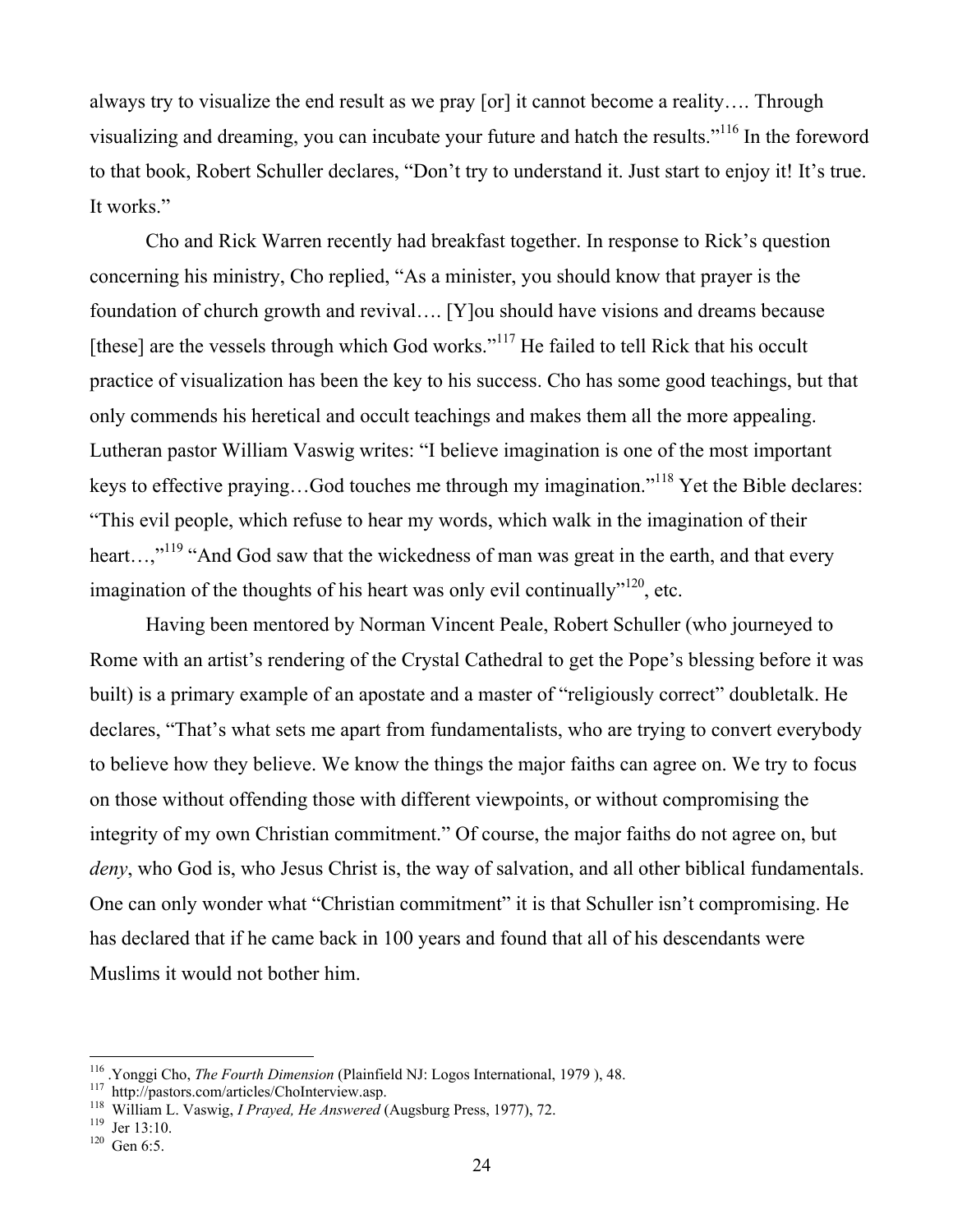But Schuller is not alone in his blatantly bold apostasy. A Barna poll about this time revealed that 71 percent of Americans, 64 percent of those who call themselves born again, and 40 percent of self-proclaimed evangelicals rejected the idea of absolute truth. And Pat Robertson, responding to those asking why he had signed ECT, declared: "People of faith [in which he includes Catholics, Mormons, Moonies, Jews, et al.] are under attack as never before…by forces which wish to destroy all religious values, all worship, and all freedoms for Christians like you and me [so] we must lay aside certain Protestant differences to join hands to support those things upon which we all agree.... $"^{121}$ 

For nearly two decades, Karen Mains, author of more than 20 books and popular conference speaker, was co-host with her husband, David, of *The Chapel of the Air.* In her book, *Lonely No More* (InterVarsity Press), she tells of a Jungian therapy session with her spiritual director at a Catholic retreat center, where she is visited by the mental image of an "idiotchild…totally bald head lolled to one side…drooling…eight years of age…emaciated and malnourished" which communicates with her and reveals that it is her inner "Christ child," her "spiritual authority." David and Karen Mains were on the Board of Reference of Renovaré.

Incredibly (or is it to be expected?), some of the worst heretics and practitioners of the occult have gotten together in what they call the Chrysostom Society. It began with Richard Foster, Calvin Miller, and Karen Mains, joined later by Eugene Peterson and others. "They felt it was really important to just get together, write together, and believe in each other as practitioners of a craft to the glory of God."<sup>122</sup> The society has included Luci Shaw, English stylist for *The Message: Psalms* and the gender-neutral language Today's New International Version, and co-author of *Prayerbook for Spiritual Friends* and *Friends for the Journey* with Madeleine L'Engle, also a member.

Peter reinforces the warnings by Christ and Paul: "...there shall be false teachers among you, who privily shall bring in damnable heresies, even denying the Lord that bought them… and many shall follow their pernicious ways…and through covetousness shall they with feigned words make merchandise of you...."<sup>123</sup> The language is remarkably prophetic. It is covetousness on the part both of the false prophets and those who believe their lies that allows the former to

<sup>&</sup>lt;sup>121</sup> Pat Robertson in form letter on The Christian Broadcasting Network, Inc. letterhead, 4/19/94.

<sup>&</sup>lt;sup>122</sup> "A Conversation with Eugene Peterson," *Mars Hill Review*, 1995.<br><sup>123</sup> 2 Pot 2:1.3

 $123$  2 Pet. 2:1-3.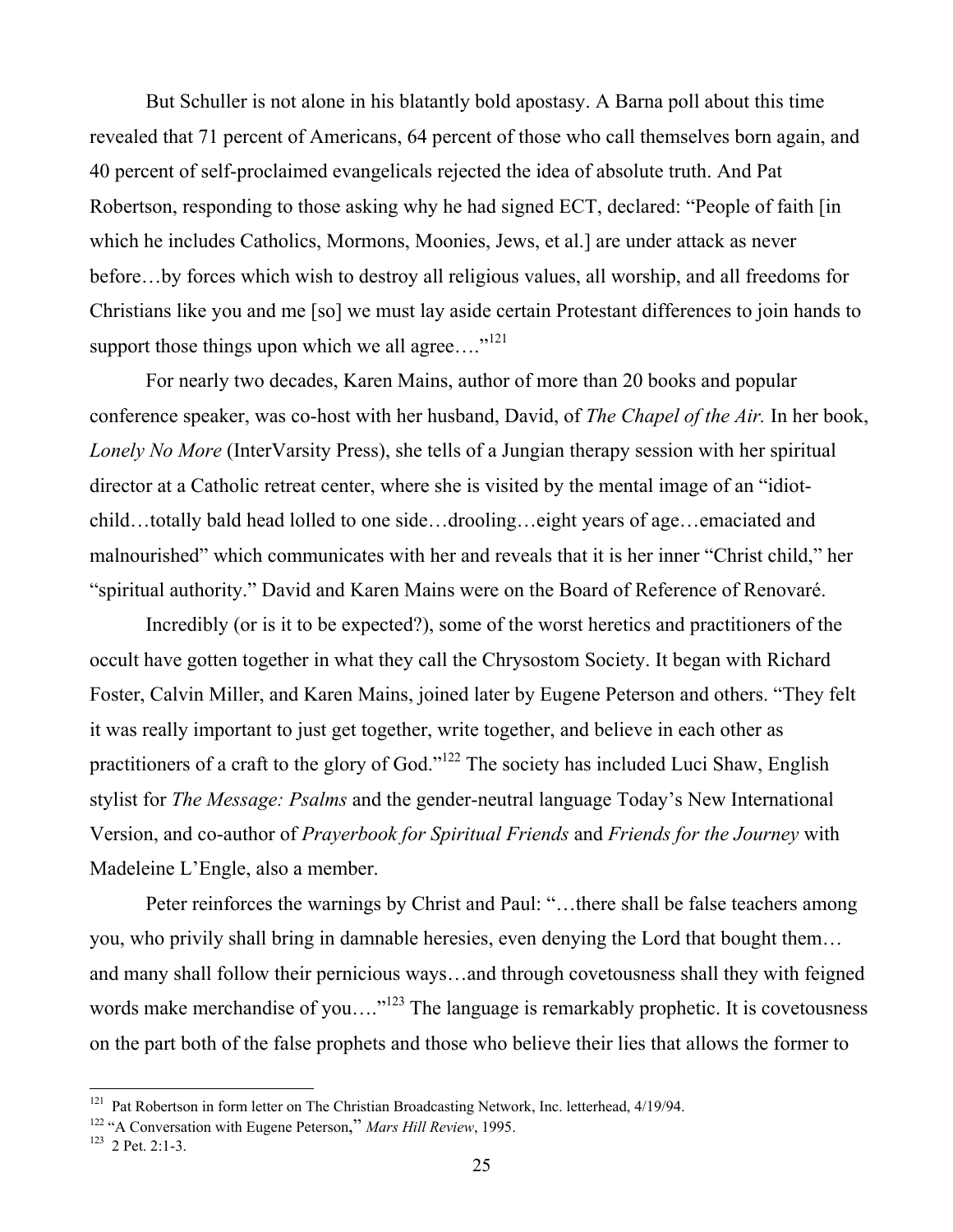"make merchandise" of the latter. We see this in the "seed faith" teaching invented by Oral Roberts and followed by most of the other false prophets: "Send in your 'seed faith' offering to get the miracles started. I have a letter from Oral Roberts with my name in it declaring that he has been up all night praying just for me and that God has promised 33 specific miracles to me if I will send in the "seed faith" offering. Of course, more than a million others received a similar letter with each of their names put in by the computer declaring that Roberts has been praying all night for them and, amazingly, God has promised the *same 33 miracles* for each of them, and a "seed faith" offering is required to start the miracles flowing. It would take minimal common sense to recognize Roberts' unconscionable lie (has he no fear of God?), but it is the covetousness of recipients that blinds them to the truth in their desire to get "miracles from God" by feeding the covetousness of the "miracle worker."

Oral Roberts' many lies are legendary. There was the claim that if supporters didn't give him \$8 million God would kill him. He said it would be used for scholarships for students at his medical school so they could go to the mission field. Not a dime went for that but into the attempt to salvage his hospital. And that debacle began with Roberts' claim that he'd had a seven-hour conversation with a 900 -foot-tall "Jesus" who had commanded him to build a hospital that the secular planning department knew Tulsa couldn't support. Nevertheless, the "man of God" prevailed over objections, with his "partners" pouring more than \$200 million into the project. The miracles and cure for cancer this "Jesus" had promised never materialized; the 777-bed hospital never even had more than 148 patients at its peak, and it went bankrupt, a monument to a lying false prophet who, nevertheless, is highly honored in the church to this day. In 1989 (the year he began shutting down the hospital, overwhelmed with unpaid bills) Roberts was named "Christian Leader of the Year" by the International Christian Leaders organization.124

Joyce Meyer says, "You cannot go to heaven unless you believe with all your heart that Jesus took your place in hell."<sup>125</sup> Most of the "Positive Confession" teachers agree with Kenneth Copeland that "When Jesus cried, *It is finished!* He was not speaking of the plan of redemption…the cross was only the beginning…. He allowed the devil to drag Him into the depths of hell…. Every demon in hell came down on Him to annihilate Him…. [They] tortured

 <sup>124</sup> <sup>124</sup> Charisma & Christian Life, January 1990, 22.<br><sup>125</sup> Jouge Mayer, The Meet Important Desigion V.

<sup>&</sup>lt;sup>125</sup> Jovce Meyer, *The Most Important Decision You Will Ever Make* (Harrison House, 1991), 3.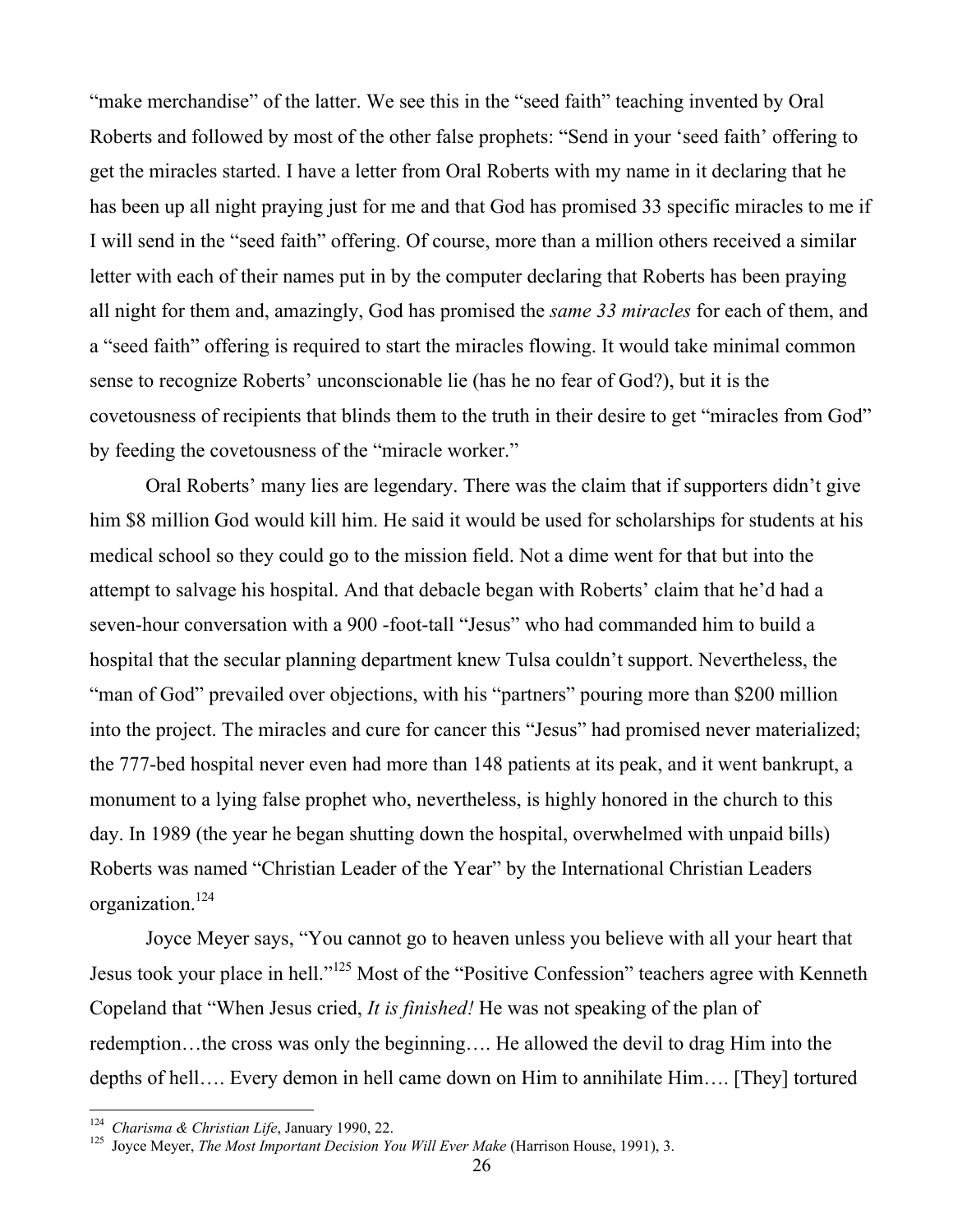Him beyond anything that anybody has ever conceived…. His emaciated, little wormy spirit is down in the bottom of [the pit] and the devil thinks he's got Him destroyed…. In a thunder of spiritual force, the voice of God spoke to the death-whipped, broken, punished spirit of Jesus [in] the pit of destruction, and charged the spirit of Jesus with resurrection power! SUDDENLY His twisted, death-wracked spirit began to fill out and come back to life…. He was literally being reborn before the devil's very eyes. He began to flex His spiritual muscles…Jesus Christ dragged Satan up and down the halls of hell…[He] was raised up a born-again man…. The day I realized that a born-again man had defeated Satan, hell, and death, I got so excited...!"<sup>126</sup> This is a false gospel that cannot save—another sign of today's last-days apostasy.

The gospel is "to the Jew first"<sup>127</sup> and Paul always preached it in the synagogue before going to the Gentiles. Yet some Christian leaders have claimed that there is a different gospel for Jews. John Hagee has said, "The Jewish people have a relationship to God through the law of God as given through Moses…. I believe that every Jewish person who lives in the light of the Torah...will come to redemption."<sup>128</sup> In 1987, when Pat Robertson was running for president, he was interviewed by Phil Donahue, who asked him, "Do Jews go to heaven?" Pat replied, "The Jews go to heaven…if they keep all the commandments of the Jewish Law…. For the Jews it's a different deal." <sup>129</sup> Isn't it part of the apostasy to deny the gospel that saves to Jews?

When Robertson failed to get the Republican nomination for president, he was asked, "If God called you to run, then why did you fail to get the Republican presidential nomination?" Pat responded, "I suppose we could ask the same question of Jesus…why did He fail the first time around and get crucified?"<sup>130</sup>

One of the most shocking evidences of apostasy is the acclaim given to Sir John Marks Templeton by evangelical leaders. Rick Warren gave a speech and was one of five judges to determine the prizewinner in the recent "Power of Purpose" Essays contest (obviously inspired by his "purpose-driven" crusade) that was sponsored by Templeton. Norman Vincent Peale, Robert Schuller, and Billy Graham have been among Templeton's foremost promoters.

 $\frac{1}{126}$ <sup>126</sup> Kenneth Copeland, TBN, April 21, 1991; "The Price of it All," *Believer's Voice of Victory*, September 1991, 4. <sup>127</sup> Porn 1:16

 $127$  Rom 1:16.

<sup>&</sup>lt;sup>128</sup> Julia Dunn, *Houston Chronicle*, April 30, 1988, Religion, 1.<br><sup>129</sup> Donahua NBC Television, June 1987

<sup>&</sup>lt;sup>129</sup> Donahue, NBC Television, June 1987.<br><sup>130</sup> Bob Slosser "The Election According.

Bob Slosser, "The Election According to Pat Robertson," *Charisma & Christian Life*, October 1988, 56.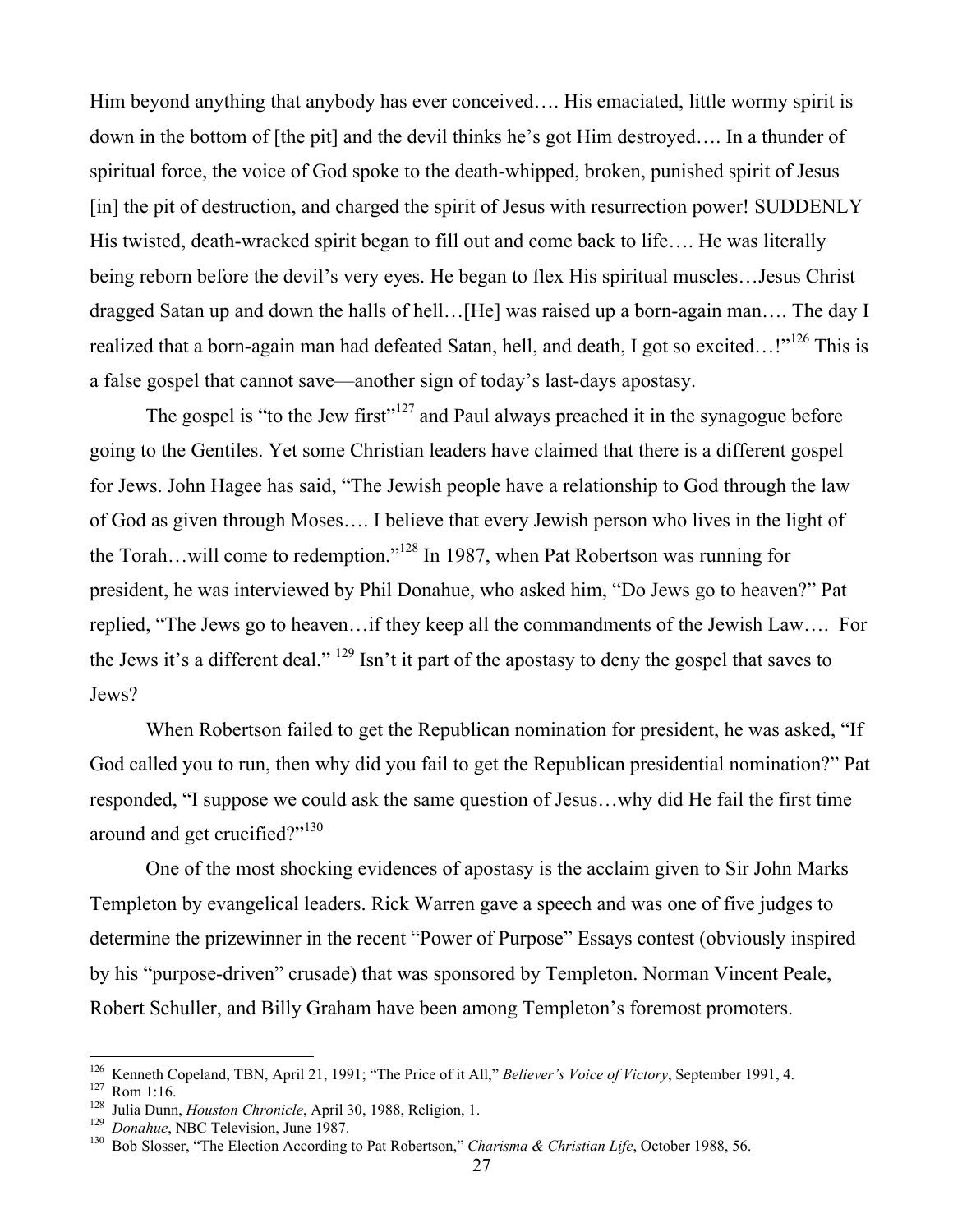Templeton's books are New Age to the core and blatantly proclaim a false god and false gospel. Yet one of his major works, *Discovering the Laws of Life*, was promoted in a full-page back cover ad in *Christianity Today*, 4/24/94, headlined, "WILL INSPIRE MILLIONS OF READERS." The ad contained endorsements by Norman Vincent Peale (who also wrote the foreword), Robert Schuller, Billy Graham, and two prominent Catholic New Age leaders, Theodore M. Hesburgh (former president of Notre Dame University) and J. Peter Grace (head of the Knights of Malta, sworn to defend the Pope). In that book, Templeton declares: "The basic principles for leading a 'sublime life'…may be derived from any religious tradition…. Astronauts traveled into outer space [and] did not bring back any evidence of heaven. And whereas drills had penetrated the earth, they'd found oil, not hell…spiritual theorists are inclined to conceive of [heaven and hell] as states of mind…we create our own heaven or hell right here on earth…. Our innate goodness is an essential fact of our existence…the God within us…the godhood within you…is in a state of becoming perfect."

He has made no secret of his anti-Christian, anti-biblical beliefs which include:

As the religious forms of traditional Judaism and Christianity are losing their powers to inform the contemporary mind, the West desperately needs religious geniuses who can create new imaginal forms…. Theologians must begin to explore the vast unseen dimensions of our evolving universe…. I am hoping to develop a body of knowledge about God that doesn't rely on ancient revelations or scripture [such as the Bible!]…that is scientific…and is not disputed because of divisions between religions or churches or ancient scripture…. The truly humble should…welcome religious views from any place in the universe that is peopled with intelligent life…the humble approach to theology is ongoing and constantly evolving....<sup>131</sup>

Christians think God appeared in Jesus of Nazareth two thousand years ago for our salvation…. But we should not take it to mean that…progress stopped…that Jesus was the end of change…. God is billions of stars in the Milky Way…. Time and space and energy are all part of God…. God is five billion people on Earth…. God is untold billions of beings on planets of millions of other stars…. God is in all of you and you are a little part of Him…. The next stage of human divine progress on the evolutionary scale needs…geniuses of the spirit, blazing trails for the rest of us to follow. To encourage progress of this kind, we have established the Templeton Foundation Prizes for Progress in Religion.<sup>132</sup>

 <sup>131</sup> <sup>131</sup> John Marks Templeton, *The Humble Approach* (Contiuum, 1981, revised in 1994), 130.<br><sup>132</sup> Ibid. 48, 53

<sup>&</sup>lt;sup>132</sup> Ibid., 48, 53.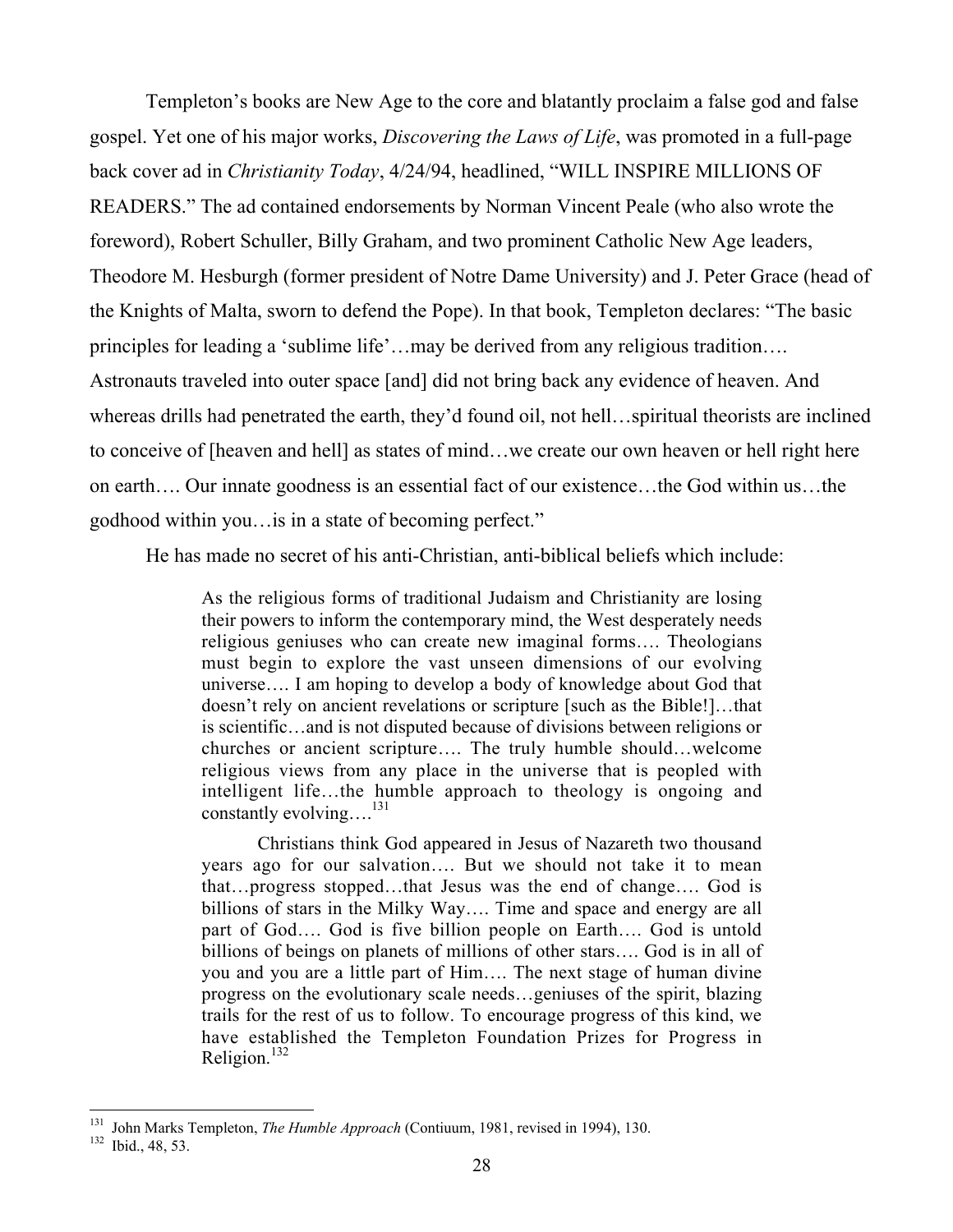Jesus Christ is the same yesterday, today and forever; Christianity is not a religion and it does not "progress" toward a better form. No Christian could possibly accept the Templeton Award as the person who had contributed the most during the year toward the Antichrist religion that Templeton is promoting. Yet Billy Graham did (1982), as did Chuck Colson (1993) and Bill Bright (1996). Colson gave his acceptance speech at the 1993 World Parliament of Religions in Chicago to an audience of cultists and occultists. On the stage behind him were representatives of many religions in their various robes. The meeting was opened with a Muslim chant and closed with a Buddhist prayer. These deluded people desperately needed to hear the gospel, but Colson did not give it to them.

Bill Bright received the Templeton Prize for Progress in Religion in a Roman Catholic Church in Rome on May 9, 1996, with four cardinals present. He began his acceptance speech with, "Your Eminence Cardinal Cassidy." Cassidy was the Pope's representative who was the guiding hand behind Richard John Neuhaus (apostate Lutheran minister turned Catholic priest) and Colson in writing ECT (Evangelicals and Catholics Together). Bright continued, "The prestigious Templeton Prize, to me, because of the nature of its objective, is greater than any other prize that could be given for any purpose…. I would like to thank and commend Sir John Templeton for establishing this prize…!" Sadly, Bright failed to present the gospel that his audience desperately needed to hear. His lengthy speech was filled with "religiously correct" ecumenical terms: *moral standards…unseen hand of God in my life…falling in love with Jesus…personal spiritual journey…worldwide spiritual awakening*, etc. He came so close to the gospel (Christ had "an elaborate plan to redeem me") but didn't explain that plan.<sup>133</sup> Bright referred to "His free gift of love and forgiveness" but never explained that the forgiveness is for our *sins* and is only possible because Christ paid the penalty we deserve.

Constraints of time and space have prevented a full recitation of apostasy and examples of the church's abandonment of the Word of God—the words of life itself. Just as His people Israel, to whom He sent His prophets to warn them of their apostasy and its dire consequences, would not listen, so it is today with many professing Christians. Glad to follow any pied piper who plays an enticing tune, and unwilling (and one day unable) to hear the Lord ("who is my strength and my song"–Exodus 15:2), they dance merrily on to judgment.

 <sup>133</sup> Eph 1:7; Col 1:14.